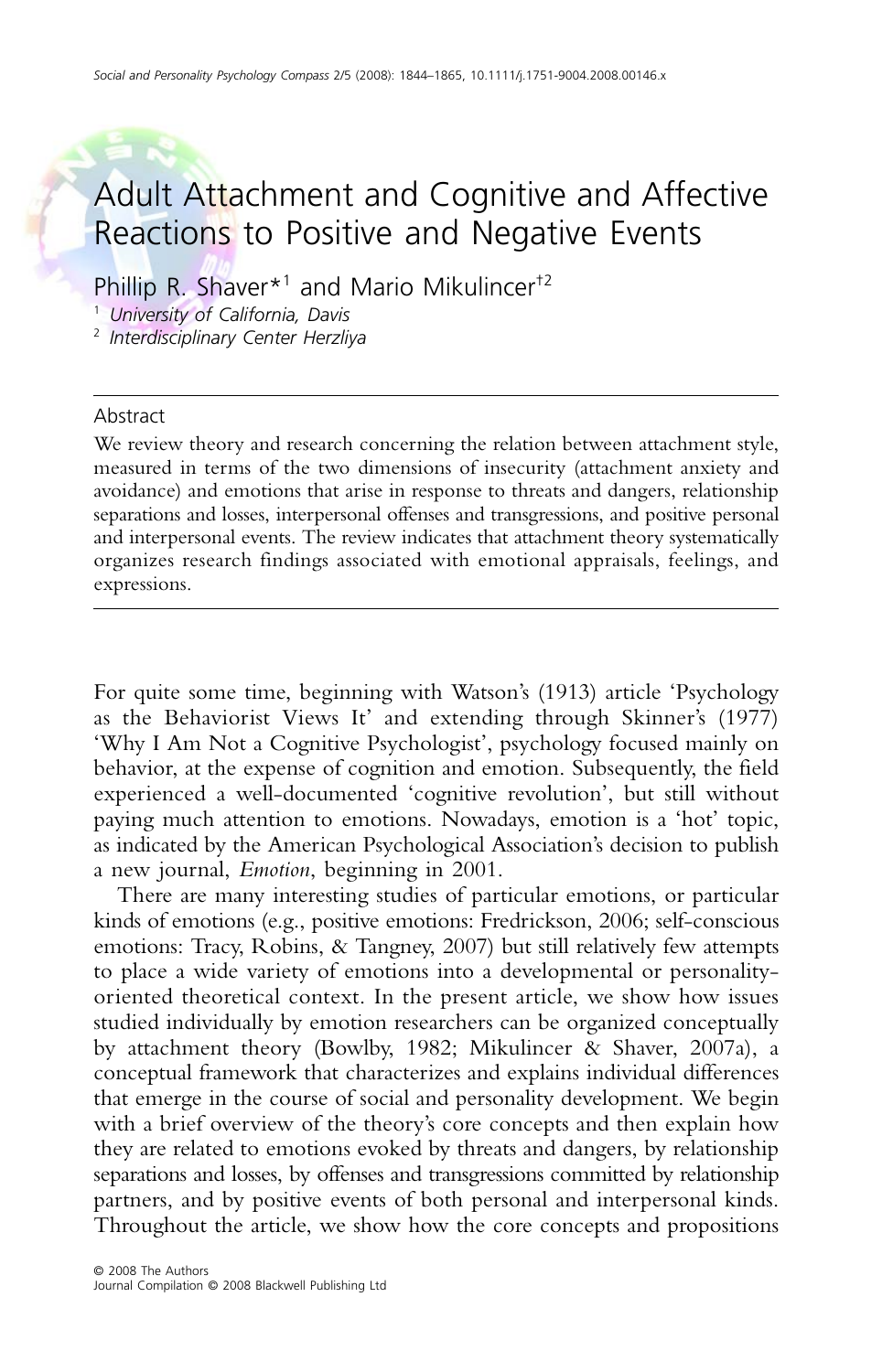of attachment theory help to organize and make sense of a multitude of research findings, including some that, without the theory, would seem counterintuitive.

# **Attachment Theory: Core Concepts**

Bowlby (1982) claimed that human beings are born with an innate psychobiological system (the *attachment behavioral system*) that motivates them to seek proximity to significant others (*attachment figures*) in times of need. The term 'attachment' was meant to convey that humans tend to form emotional bonds and mental representations of interactions with the people on whom they rely for protection, comfort, and support. Bowlby (1973) also described major individual differences in the regulatory functioning of the attachment behavioral system ('attachment system', for short). Interactions with attachment figures who are available in times of need and sensitive and responsive to bids for proximity and support allow the attachment system to function optimally (in the same sense that proper nutrition and exercise allow the body to function optimally). Attachmentfigure availability and responsiveness promote a relatively stable sense of attachment security and build confidence in support seeking as a distressregulation strategy. When a person's attachment figures are not reliably available and supportive, however, proximity seeking fails to relieve distress, attachment security is reduced, and strategies of affect regulation other than normal proximity seeking (*secondary attachment strategies*, conceptualized in terms of two dimensions: *anxiety* and *avoidance*) develop.

In studies of adolescents and adults, most tests of these ideas have focused on a person's *attachment style* – the systematic pattern of relational expectations, emotions, and behaviors that results from internalization of a particular history of attachment experiences (Fraley & Shaver, 2000; Shaver & Mikulincer, 2002). Initially, research was based on Ainsworth, Blehar, Waters, and Wall's (1978) three-category typology of attachment styles in infancy – secure, anxious, and avoidant – and on Hazan and Shaver's (1987) conceptualization of similar adult styles in the romantic relationship domain. Subsequent studies (e.g., Bartholomew & Horowitz, 1991; Brennan, Clark, & Shaver, 1998) revealed, however, that attachment styles are more appropriately conceptualized as regions in a two-dimensional space.

The first dimension, attachment-related *anxiety*, reflects the degree to which a person worries that a partner will not be available in times of need. The second dimension, attachment-related *avoidance*, reflects the extent to which a person distrusts relationship partners' goodwill and strives to maintain independence and emotional distance from them. People who score low on both dimensions are said to be secure or to have a secure attachment style. Throughout this article, we refer to people with secure, anxious, and avoidant attachment styles, or people who are relatively anxious or avoidant. Although the convenient categorical shorthand (secure, anxious, and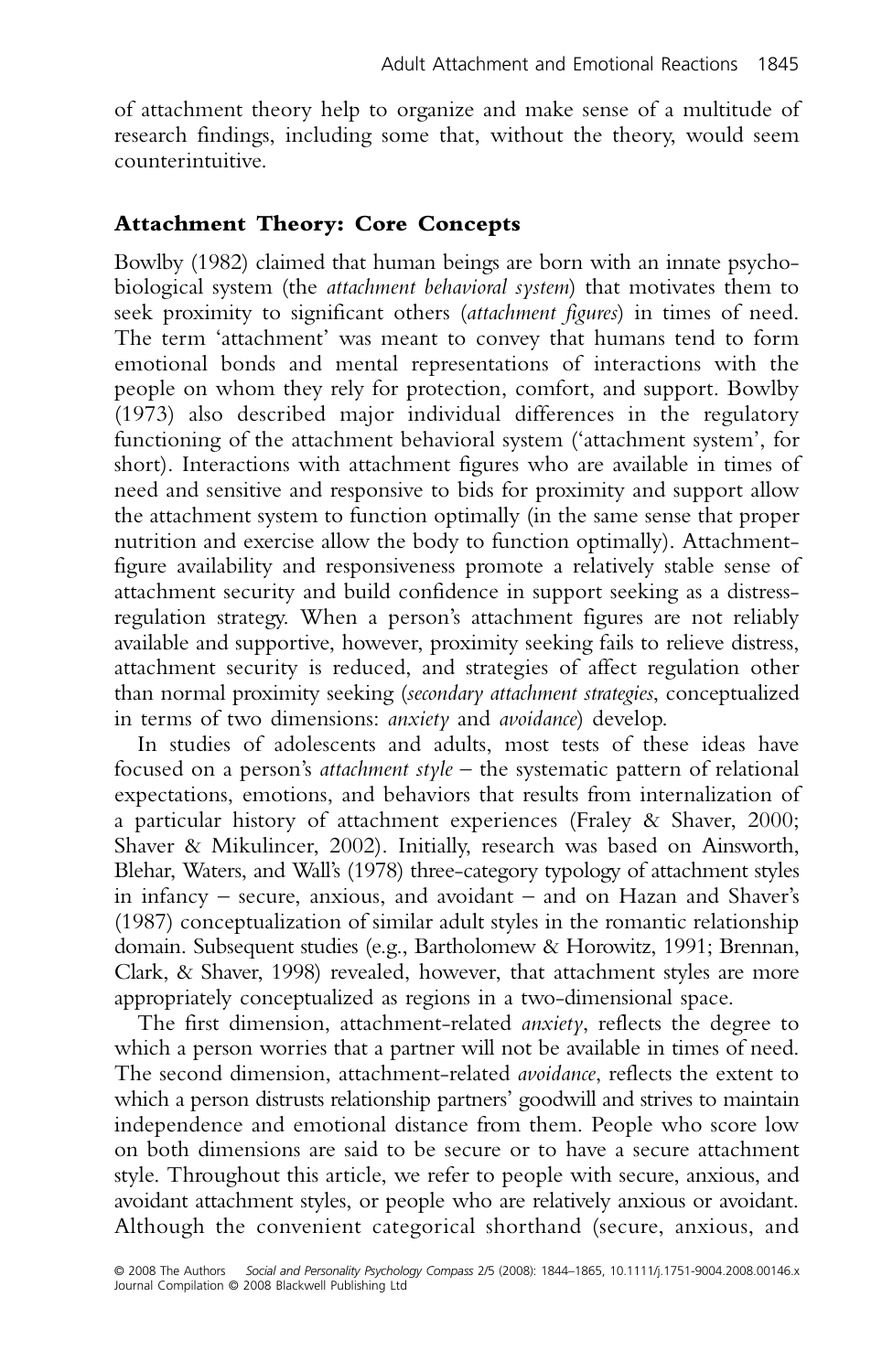avoidant) can mistakenly foster typological thinking, we are always referring to fuzzy regions in a two-dimensional space, a space in which research participants are continuously rather than categorically distributed.

The two dimensions can be measured reliably and validly with self-report scales (e.g., Brennan et al., 1998), which are associated in theoretically predictable ways with various aspects of relationship quality and adjustment (see Mikulincer & Shaver, 2007a; Shaver & Clark, 1994; Shaver & Hazan, 1993, for reviews). Using self-report scales, it is possible to assess a person's attachment style or orientation in a particular relationship (withinrelationship orientation) as well as his or her global attachment style across close relationships (without targeting a particular partner). Although most adult attachment studies, beginning with Hazan and Shaver (1987), have focused on attachment orientations toward romantic partners, there are also dozens of studies assessing global attachment style or attachment orientations toward other kinds of relationship partners (e.g., parents, friends, God).

Based on an extensive review of adult attachment studies, we (Mikulincer & Shaver, 2003, 2007a; Shaver & Mikulincer, 2002) proposed a three-phase model of attachment-system activation and dynamics. Following Bowlby (1982), we assumed that the monitoring of everyday experiences and occurrences results in activation of the attachment system when a potential or actual threat is perceived. Once the attachment system is activated, an affirmative answer to the question 'Is an attachment figure available and likely to be responsive to my needs?' increases or maintains attachment security and encourages the use of security-based strategies of affect regulation (Shaver & Mikulincer, 2002). These strategies are aimed at alleviating distress and maintaining comfortable, supportive intimate relationships, and they generally contribute positively to personal adjustment. They include optimistic beliefs about distress management, beliefs about others' trustworthiness and goodwill, and a sense of self-efficacy about dealing with threats (Shaver & Hazan, 1993). Security-based strategies also include acknowledging and expressing distress without becoming emotionally disorganized, relying comfortably and gratefully on others' support, and being able to solve most problems calmly and effectively (Mikulincer & Shaver, 2003). These tendencies are characteristic of people (called *secure* or *securely attached*) who score low on measures of attachment anxiety and avoidance.

Perceived unavailability of an attachment figure heightens insecurity, which compounds the distress that originally activated the attachment system and forces a decision about the value and viability of seeking proximity to a familiar person as a protective strategy. Appraising proximity seeking as urgently needed or essential for emotional stability – because of one's attachment history, temperamental anxiety proneness, or contextual cues – tends to instigate what Cassidy and Berlin (1994) called *hyperactivating strategies* – urgent, energetic, insistent attempts to attain proximity, support, and love. These strategies include begging for support, insisting on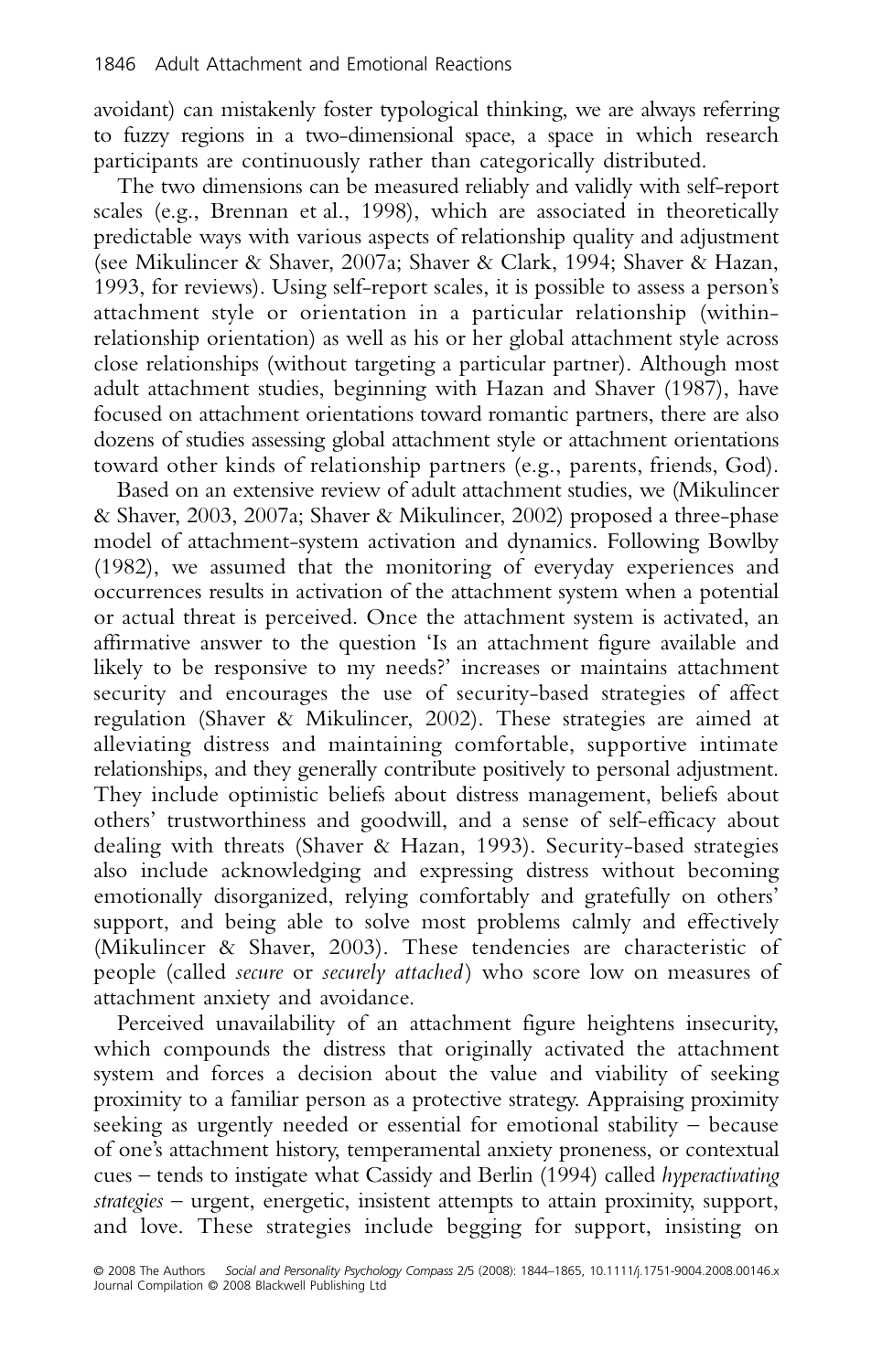support, attempting to coerce another person into providing support by clinging or engaging in other forms of coercive or controlling behavior, being overly dependent on relationship partners for stability and protection, and perceiving oneself as relatively helpless and incompetent at affect regulation (Mikulincer & Shaver, 2007a).

Hyperactivating strategies cause a person to remain perpetually vigilant regarding threat-related cues and cues of attachment figures' unavailability, the two kinds of cues that activate the attachment system (Bowlby, 1973). Once such cues become the focus of a person's attention, they more or less guarantee that the attachment system will be continuously active. Hyperactivation also intensifies negative emotional reactions to threats and heightens rumination on threat-related concerns (e.g., partner infidelity, one's own regrettable behavior or insufficient self-efficacy). As a result, distress is exacerbated and doubts about one's ability to achieve relief are heightened. These aspects of hyperactivation account for the psychological correlates of measured attachment anxiety (Mikulincer & Shaver, 2007a).

Appraising proximity seeking as unlikely to alleviate distress, or as likely to cause even more difficulty (e.g., worrisome dependence on others, unwanted entanglement with others), evokes defensive suppression of the attachment system and bolsters one's commitment to deal with threats alone. These secondary attachment strategies are called *deactivating* (Cassidy & Kobak, 1988) because their primary goal is to keep the attachment system shut down so it cannot arouse anxiety-provoking temptations to get deeply involved with, or dependent upon, attachment figures – or to open oneself to being disappointed or frustrated by a partner's failure to help appropriately. These strategies often encourage denial of attachment needs and avoidance of emotional involvement in interpersonal relationships. They also involve disattending to or suppressing threat- and attachmentrelated cues because attending to them might activate the attachment system. These tendencies are supplemented by a strong emphasis on independence and self-reliance, and by denying or overlooking one's own weaknesses and faults. These aspects of deactivation account for the correlates of measured avoidant attachment (Mikulincer & Shaver, 2007a).

According to our model, each attachment-related strategy has a regulatory goal, and many measurable cognitive, affective, and behavioral processes are tailored to serve that goal. These strategies are likely to influence a person's cognitive and affective reactions to positive and negative life events. In the following sections, we propose theoretical hypotheses and review relevant research to clarify attachment-related individual differences in cognitive and affective reactions to such events.

## **Attachment-Related Reactions to Threats and Dangers**

As mentioned, threats and dangers automatically trigger the attachment system, and as such they tend to mobilize a person's habitual attachment-related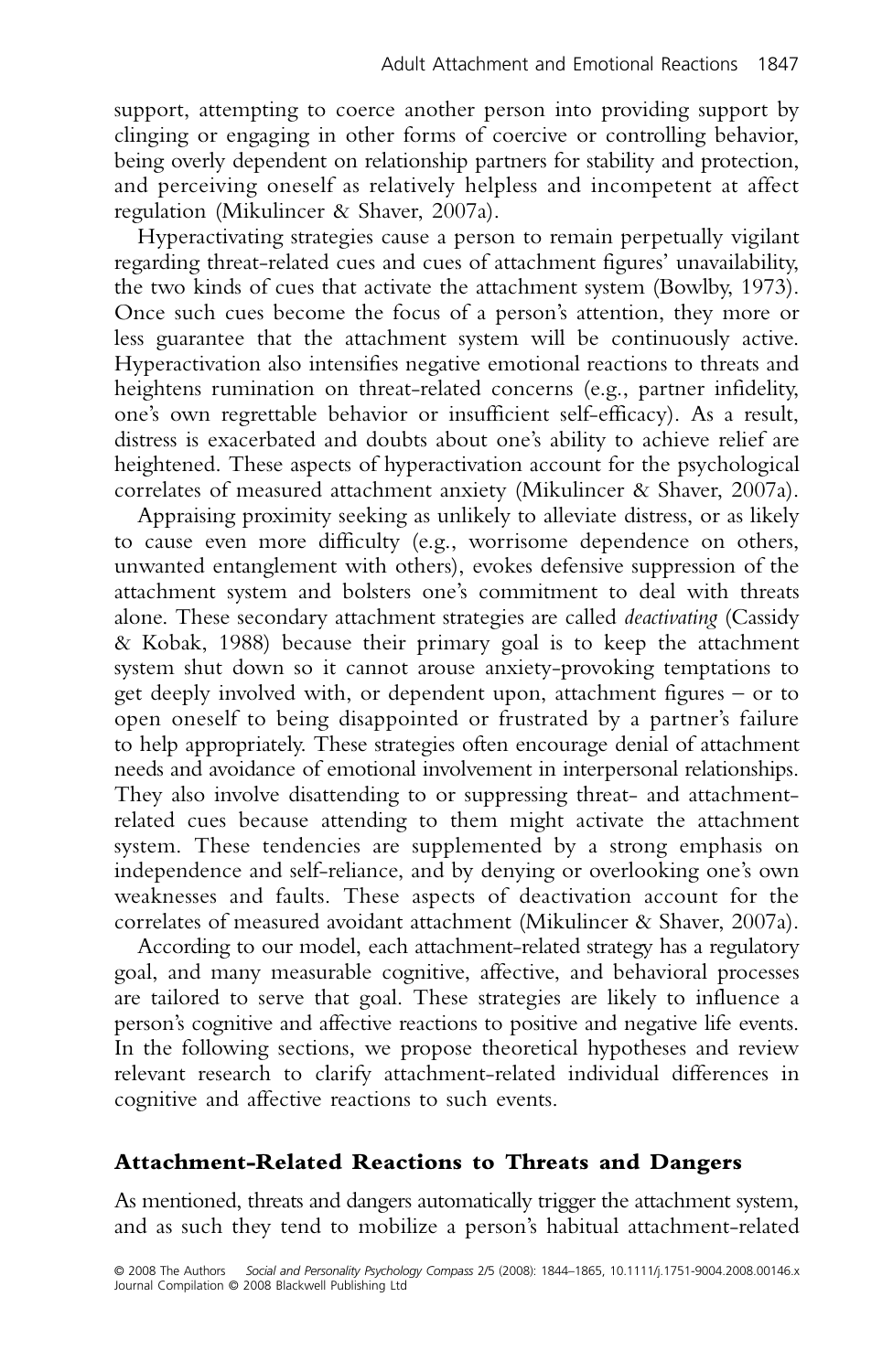regulatory strategies (secure, hyperactivating, or deactivating). In particular, attachment security encourages constructive coping strategies and buffers the distress that negative events might otherwise cause, but hyperactivating and deactivating secondary attachment strategies encourage less constructive reactions to threats and dangers, unintentionally and paradoxically intensify distress, and put a person at risk for emotional disorders (e.g., chronic anxiety disorders).

There is considerable evidence that a person's attachment style affects his or her appraisal of threats and ability to cope (e.g., Berant, Mikulincer, & Florian, 2001a,b; Birnbaum, Orr, Mikulincer, & Florian, 1997; Cozzarelli, Sumer, & Major, 1998; Mikulincer & Florian, 1995, 1998; Moller, Fouladi, McCarthy, & Hatch, 2003). Attachment security is associated with distressreducing appraisals (i.e., viewing challenging events in less threatening ways and appraising oneself as able to cope effectively). In contrast, attachment anxiety is associated with distress-intensifying appraisals (i.e., perceiving challenging events as highly threatening and appraising oneself as unable to cope effectively). And although avoidant individuals generally try to portray their coping abilities as adequate if not superior, there are indications that they are not really very confident that the outcome will be so favorable. In fact, research indicates that, when under significant pressure, their defensively favorable self-evaluations break down under strain, resulting in failures to function adaptively. This happens, for example, during intensive combat training (Mikulincer & Florian, 1995), divorce (Birnbaum et al., 1997), and giving birth to a child with a congenital heart defect (Berant et al., 2001a,b; Berant, Mikulincer, & Shaver, 2008). Berant et al. (2001b) found, in a prospective longitudinal study, that avoidant attachment predicted increasingly pessimistic appraisals of stressful events over a 1-year period, and Williams and Riskind (2004) found that both attachment anxiety and avoidance were associated with appraising threats as increasingly risky risk and progressively worsening, a pattern associated with anxiety disorders.

Several other studies have documented attachment-style differences in methods of coping with threats and dangers (e.g., Birnbaum et al., 1997; Lussier, Sabourin, & Turgeon, 1997; Mikulincer & Florian, 1998; Mikulincer, Florian, & Weller, 1993; Schmidt, Nachtigall, Wuetrich, & Strauss, 2002). Securely attached people tend to score high on support seeking and problem-focused coping, whereas anxiously attached people rely on ineffective emotion-focused strategies (e.g., rumination) that intensify rather than reduce distress. Avoidant people often rely on cognitive distancing, which involves repression, denial, and lack of effective problem solving (e.g., Feeney, 1995; Mikulincer & Orbach, 1995; Vetere & Myers, 2002). In an interesting and unusual study, Turan, Osar, Turan, Ilkova, and Damci (2003) found that highly avoidant insulin-dependent diabetics relied on cognitive distancing and passive resignation, which were associated with poor adherence to medical treatment.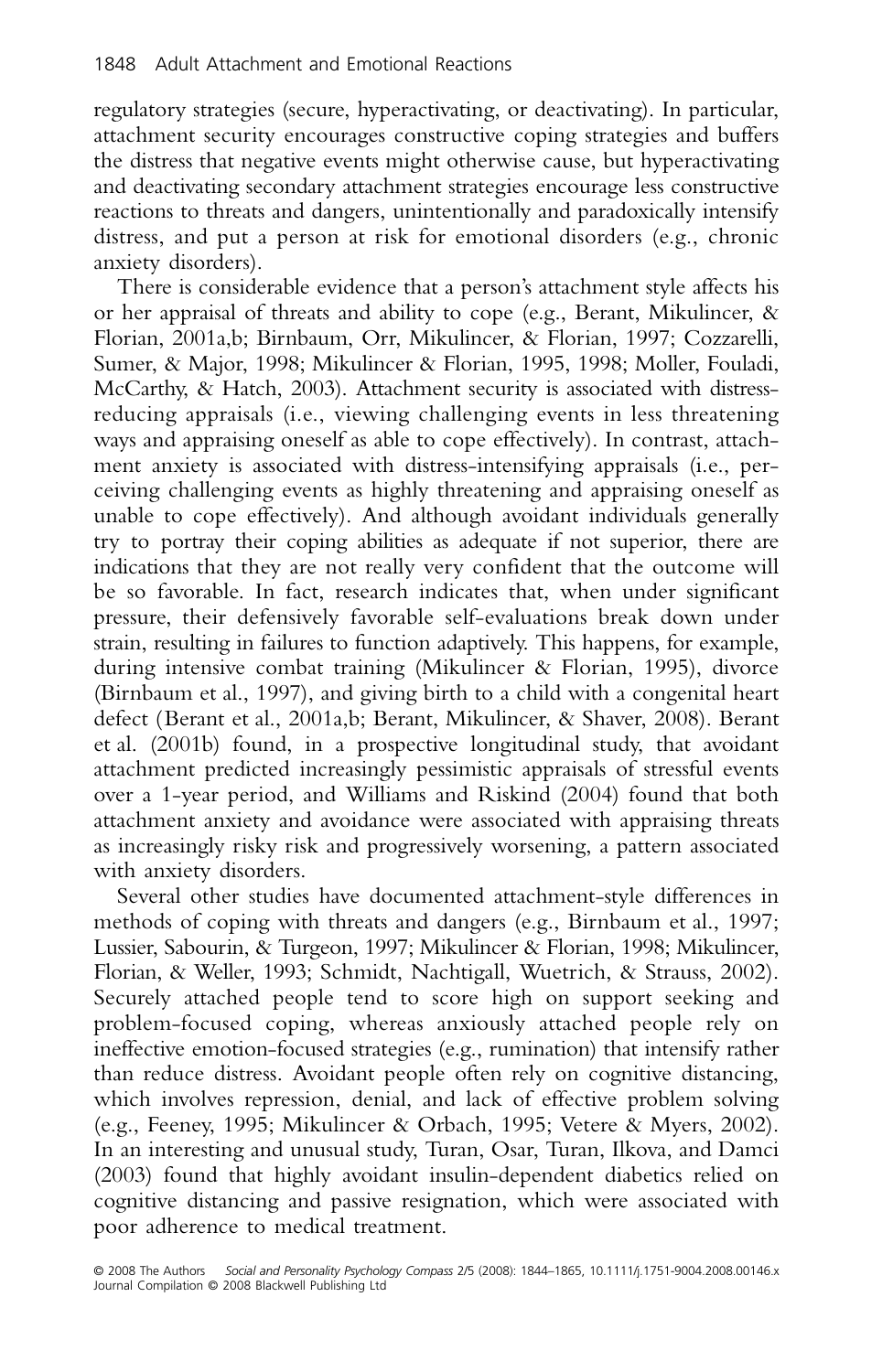Somewhat surprisingly, three studies found a significant association between avoidant attachment and emotion-focused coping, which is usually expected to correlate with attachment anxiety rather than avoidance. In two of these studies (Lussier et al., 1997; Shapiro & Levendosky, 1999), emotion-focused coping was observed in reaction to conflicts with close relationship partners. In the third study, Berant et al. (2001a) found that avoidant mothers of newborns tended to rely on cognitive distancing if their infant was born healthy or had only a mild congenital heart defect, but they resorted to emotion-focused coping if their child had a lifethreatening congenital heart defect. It seems therefore that avoidant defenses are sometimes sufficient for dealing with minor stressors, but can fail when stress is severe or persistent.

Attachment-related differences in cognitive appraisals and methods of coping are reflected in people's self-reports of psychological distress, negative affectivity (anxiety, depression, anger), and perceived well-being during stressful events. Attachment security is associated with lower levels of distress and higher levels of psychological well-being, whereas both attachment anxiety and avoidance are associated with heightened distress (e.g., Berant et al., 2001a,b; Berant et al., 2008; Birnbaum et al., 1997; Mikulincer et al., 1993).

In many of the studies just described, objectively challenging or stressful events aroused strongly negative emotions only in insecurely attached people. For the secure ones, there was often not much difference in emotion between neutral and stressful conditions. Similar findings were obtained by researchers (e.g., Amir, Horesh, & Lin-Stein, 1999; Mikulincer et al., 1993) who studied the association between psychological distress and objective characteristics of stressors (e.g., physical distance from the areas in Israel hit by Iraqi Scud missiles, severity of infertility problems). Secure people often seem to remain relatively calm even under stressful conditions, indicating that felt security and the associated coping strategies are effective in buffering stress.

Avoidant people's reactivity to stress has also been noted in studies examining physiological reactions to stressors (e.g., Diamond, Hicks, & Otter-Henderson, 2006; Kim, 2006; Maunder et al., 2006). During exposure to various laboratory stressors (e.g., recalling a stressful situation, performing demanding mathematical tasks, watching a film clip depicting relationship distress), avoidant attachment was associated with physiological reactivity: increased skin conductance (Diamond et al., 2006), heightened diastolic blood pressure (Kim, 2006), and a reduction in heart-rate variability (Maunder et al., 2006). Interestingly, Maunder et al. (2006) found that attachmentanxious people's reactivity to stressors was evident in self-reported distress but not in heart-rate measures, again suggesting that anxious people (perhaps for unconscious rather than conscious reasons, not deceptively) sometimes exaggerate their distress. In Kim's (2006) study, anxious participants' physiological reactivity (heightened diastolic blood pressure) was observed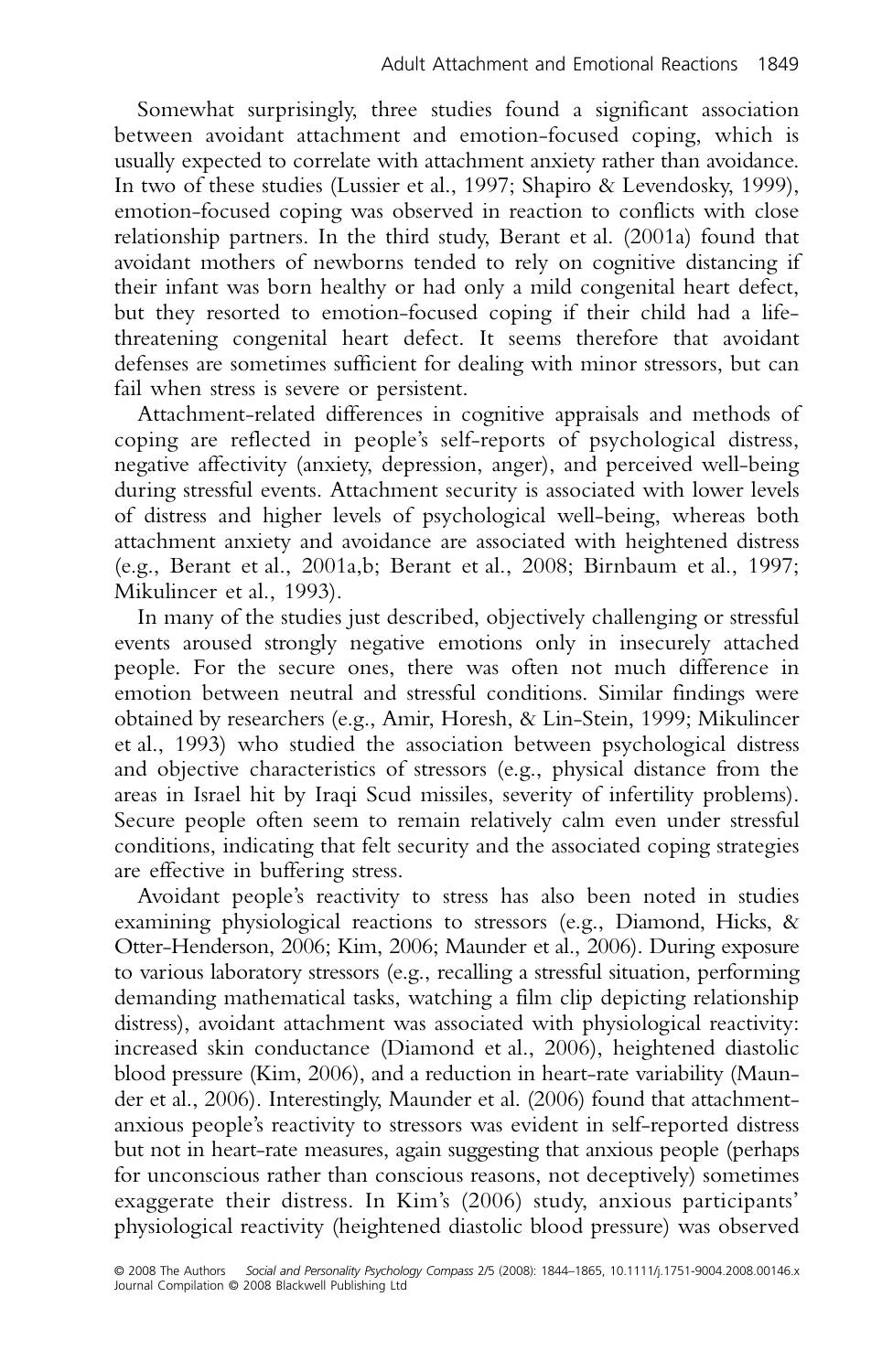only when they also reported high levels of distress. This tendency contrasts with avoidant individuals' dissociation between subjective reports of lack of distress and heightened physiological reactivity.

Overall, the evidence supports the theoretical expectation that secure people's optimistic appraisals and reliance on constructive ways of coping mitigate distress and sustain mental health during periods of stress. The evidence also indicates, in accordance with attachment theory, that anxious and avoidant attachment often interferes with effective coping, amplifies distress, and increases the likelihood of problems in adjustment. For insecure people, the world is a dangerous place, full of threats and perils and devoid of a reliable safe haven and secure base. Moreover, insecure individuals (mainly those high in attachment anxiety) harbor doubts about their ability to cope with threats and dangers, making it necessary to remain vigilant to potential threats. These core beliefs can heighten fearful reactions to threats, including both worried rumination and evasion of problem solving – the clinically familiar fear and avoidance components of most anxiety disorders (American Psychiatric Association, 1994). In support of this view, several studies have yielded significant associations between attachment insecurities and anxiety-related symptoms in both non-clinical and clinically diagnosed populations (e.g., Cooper, Shaver, & Collins, 1998; Eng, Heimberg, Hart, Schneier, & Liebowitz, 2001; Hankin, Kassel, & Abela, 2005; Mickelson, Kessler, & Shaver, 1997; Williams & Riskind, 2004).

# **Attachment-Related Reactions to Separation and Loss**

Attachment-related coping strategies are also evident in the ways people deal with separation from a close relationship partner or bereavement following a partner's death. These attachment-related negative events, which were among Bowlby's (1980) major scientific and clinical concerns, are potent triggers of negative emotions and attachment-related emotionregulation strategies.

#### *Reactions to separations and break-ups*

In a survey of more that 5000 Internet respondents who described romantic relationship break-ups, Davis, Shaver, and Vernon (2003) found that avoidant individuals were less likely than non-avoidant ones to seek support, and were more likely to cope with the break-up alone while avoiding new romantic involvements. In contrast, anxious respondents reacted with angry protests, heightened sexual attraction to the former partner, intense preoccupation with the partner, a damaged sense of personal identity, and poorer performance at school or work. More anxious and avoidant individuals were also more likely than their secure counterparts to use alcohol or drugs as a means of coping with separation.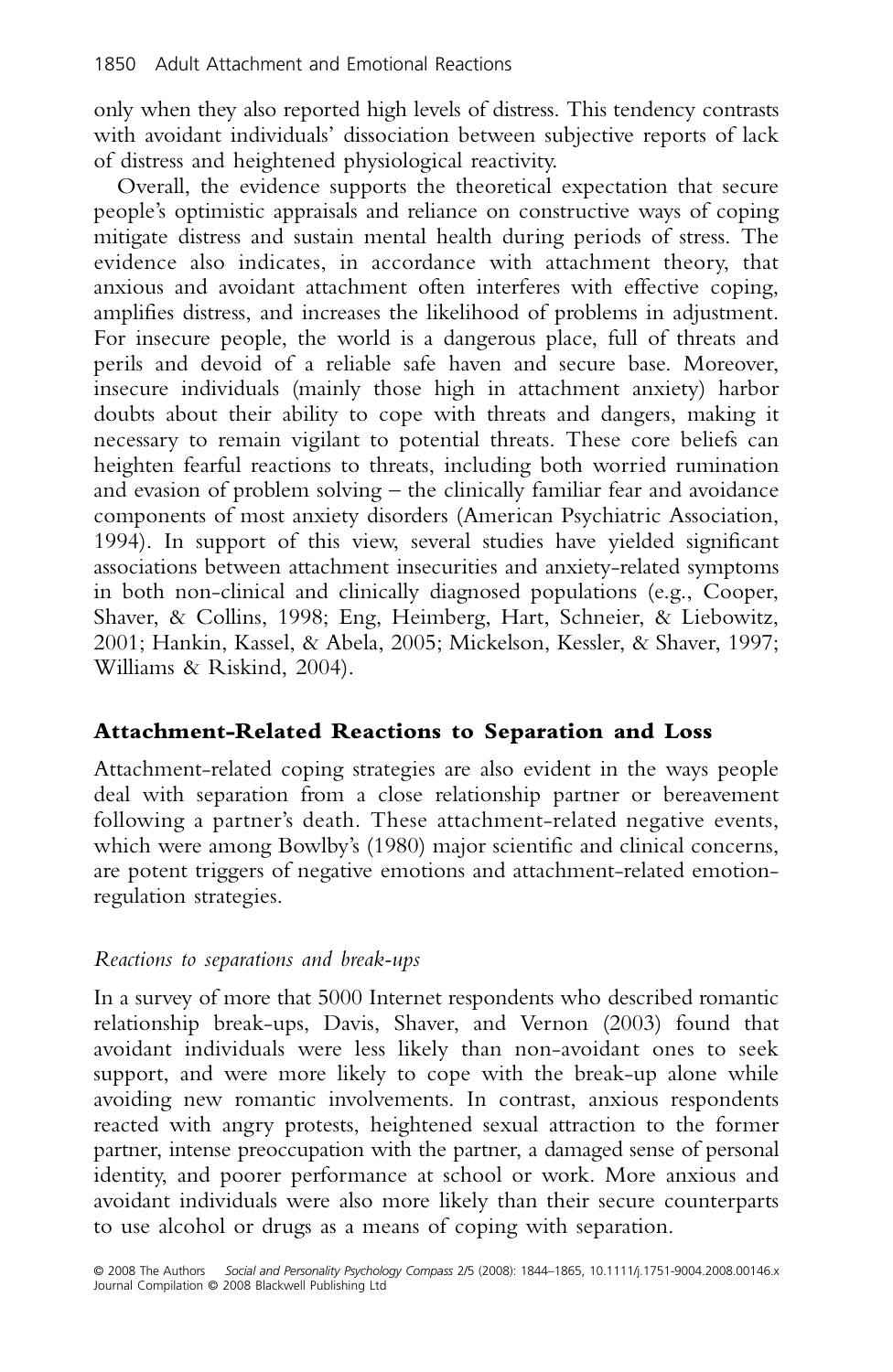Several studies have found theoretically predicted attachment-related differences in the intensity and duration of distress following a relationship break-up (e.g., Davis et al., 2003; Feeney & Noller, 1992; Sbarra, 2006; Sbarra & Emery, 2005; Simpson, 1990), a divorce (e.g., Birnbaum et al., 1997), wartime separations from marital partners (e.g., Cafferty et al., 1994), and temporary separations from romantic partners (Feeney, 1998; Fraley & Shaver, 1998). In all of these studies, distress intensification was a common response of anxiously attached people. In contrast, attachment security was associated with faster emotional recovery and adjustment. For example, Sbarra (2006) collected daily emotion data for 4 weeks from young adults who had recently experienced a romantic relationship break-up and found that attachment security was associated with faster recovery from sadness and anger. Moreover, secure individuals were more likely to accept the loss, which facilitated recovery.

The findings concerning avoidant attachment depended on the nature of the separation. Avoidance was associated with greater distress following divorce and wartime separations but lower levels of distress and greater relief following temporary separations from, or permanent break-ups with, dating partners. It therefore seems that avoidant people, who can handle the distress of brief separations or the dissolution of casual bonds, are less successful in dealing with major separations requiring reorganization of relational routines, goals, and plans. This fits with evidence reviewed earlier that avoidant defenses collapse under pressure.

For avoidant individuals, the main method of dealing with separation is to suppress thoughts, memories, or images that might reactivate the pain of separation and the need for a close relationship partner. In a pair of experimental studies, Fraley and Shaver (1997) used Wegner's (1994) thought-suppression paradigm and found that avoidant people were effective at suppressing separation-related thoughts, as indicated by less frequent thoughts of loss following the suppression task and lower skin conductance during the task. In contrast, anxious people thought more often about the loss following suppression and had higher skin conductance during the task. A recent functional magnetic resonance imaging study (Gillath, Bunge, Shaver, Wendelken, & Mikulincer, 2005) replicated these findings while examining patterns of brain activation when people were thinking about break-ups or attempting to suppress such thoughts. The anxious participants showed higher activation in emotion-related brain regions and lower activation in frontal regions responsible for emotion regulation.

Mikulincer, Dolev, and Shaver (2004) replicated and extended Fraley and Shaver's (1997) findings while assessing, in a Stroop color-naming task, cognitive activation of previously suppressed thoughts about a painful separation. Avoidant individuals were able to suppress thoughts related to the break-up; for them, such thoughts were relatively inaccessible, and their own positive self-traits became even more accessible than usual,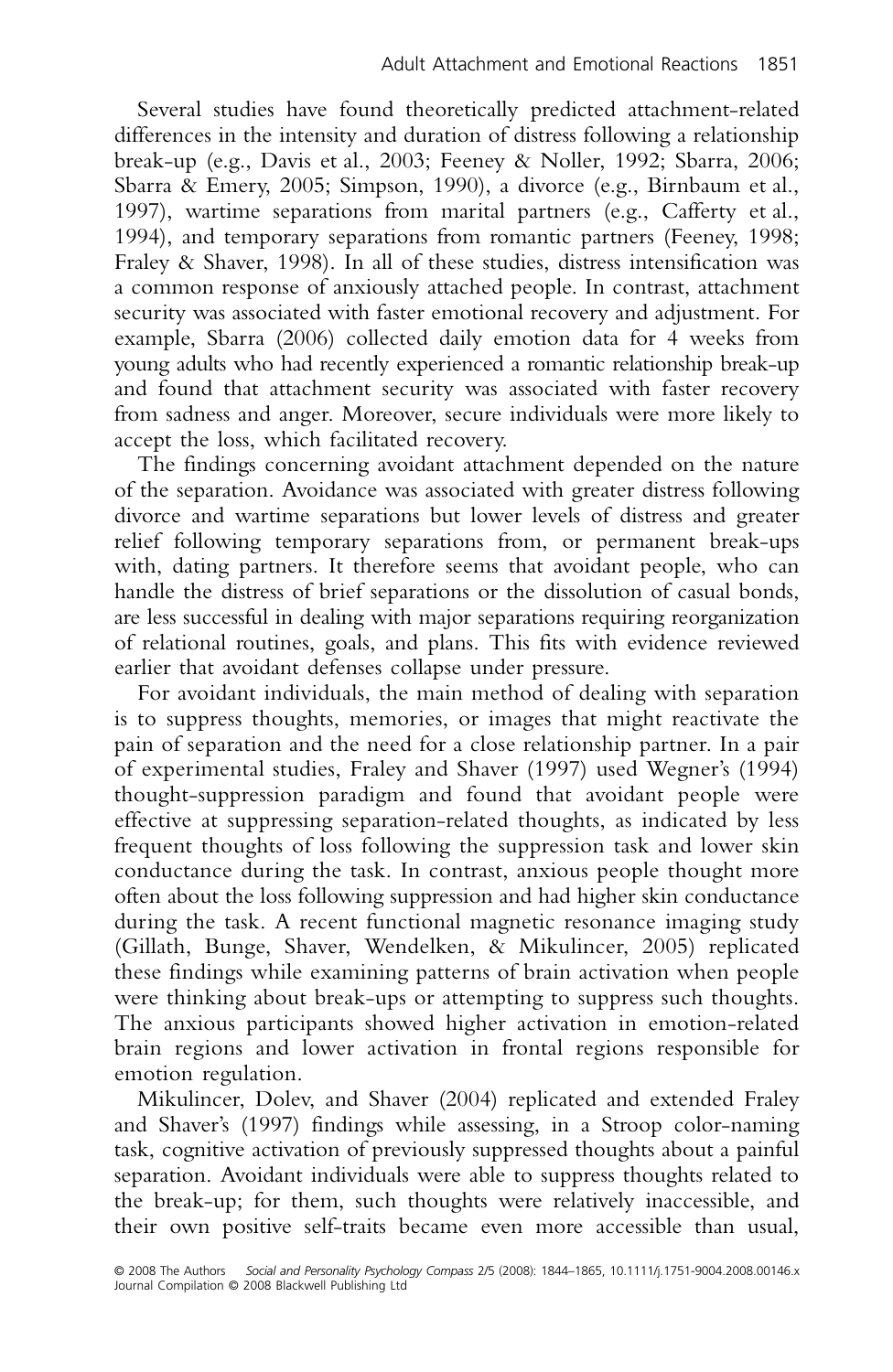which we interpret as an indication of self-inflating defenses. Their ability to maintain this defense was disrupted, however, when a cognitive load – remembering a seven-digit number – was added to the experimental task. Under a high cognitive load, avoidant individuals suddenly exhibited color-naming interference due to thoughts of separation and *negative* self-traits. That is, the suppressed material resurfaced in experience and behavior when a high cognitive demand was imposed, and this material included suppressed negative aspects of the self. We suspect that a similar resurfacing occurs when a high emotional demand is imposed, as in the studies mentioned earlier that dealt with the strain of combat training or caring for a child with a congenital heart defect.

## *Reactions to the death of a close relationship partner*

Bowlby (1980) drew a distinction between normal grief and two atypical forms of mourning – chronic mourning and prolonged absence of conscious grieving. Moreover, he associated each of these atypical reactions with a different kind of insecure attachment. Anxiously attached people's tendency to intensify distress and ruminate about losses encourages chronic mourning, whereas avoidant people's tendency to suppress negative emotions encourages an absence of conscious grieving (Fraley & Shaver, 1999; Mikulincer & Shaver, 2008; Shaver & Fraley, 2008). In addition, anxious individuals' overdependence on relationship partners can lead to a larger than usual emotional investment in the deceased partner and the lost relationship. In contrast, avoidant individuals' lower commitment to partners and extreme self-reliance may make them less vulnerable to prolonged grieving: They are less likely to feel that something crucial has been lost, and their sense of identity and well-being are less likely to be jeopardized by the loss (Fraley & Shaver, 1999).

Attachment security allows a person to steer clear of both insecure forms of mourning (Mikulincer & Shaver, 2008). Secure individuals can recall and think about a lost partner without extreme difficulty and can discuss the loss coherently (Shaver & Tancredy, 2001). Moreover, their constructive coping strategies allow them to experience and express grief, anger, and distress without feeling overwhelmed by emotion and without total disruption of normal functioning (Parkes, 2001; Stroebe, Schut, & Stroebe, 2005). In addition, their positive models of self and others facilitate flexible, balanced alternations between continuing attachment and gradual reorganization of mental representations of the now-absent partner (Shaver & Tancredy, 2001). Secure individuals' positive models of a lost partner allow them to continue to think positively about the deceased, while their positive models of self allow them to feel positive about the care they provided for the dying partner, cope with the loss, and perhaps begin to form new relationships (Mikulincer & Shaver, 2008). Recent studies of bereavement (e.g., Bonanno, Moskowitz, Papa, &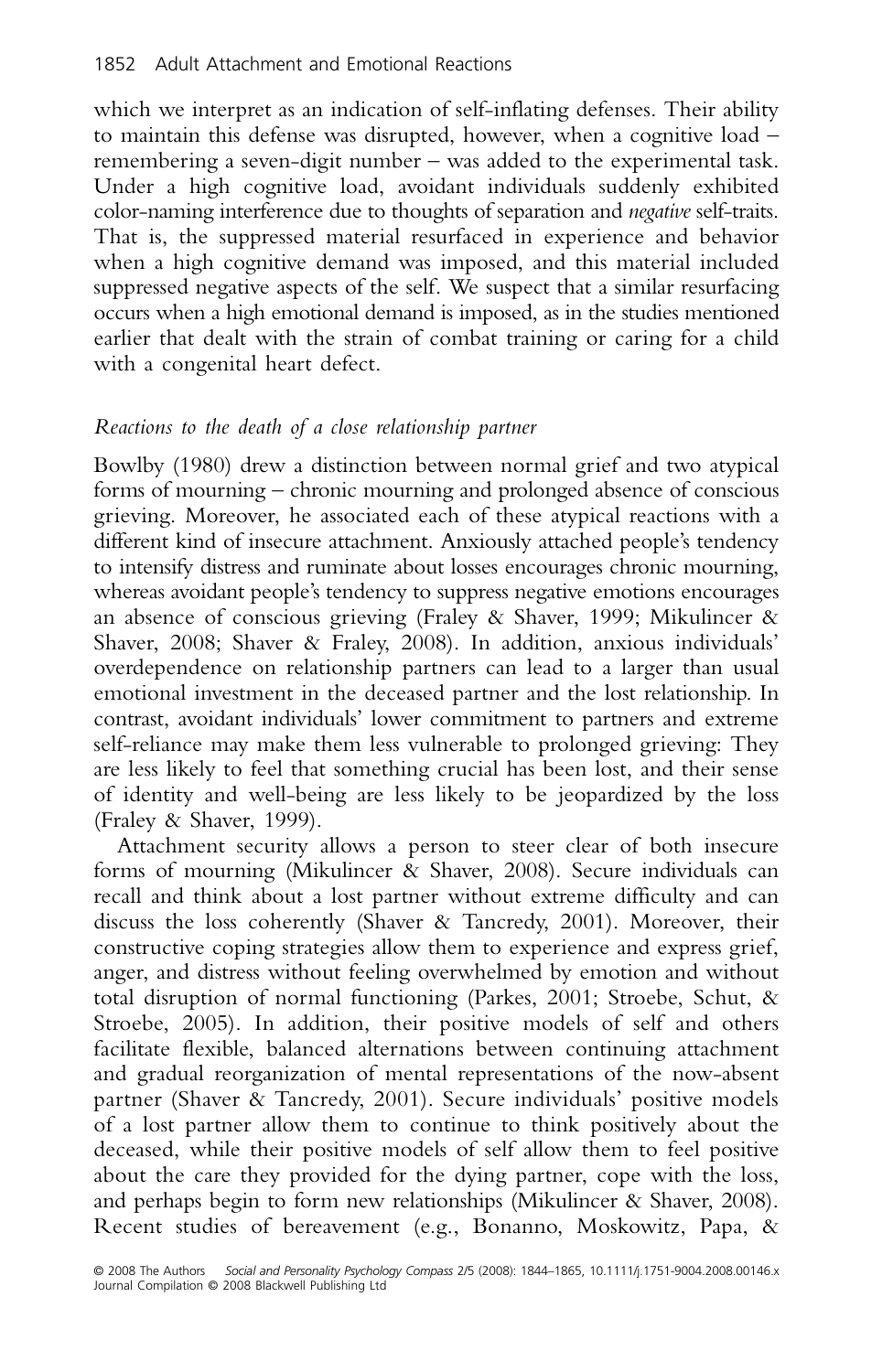Folkman 2005; Moskowitz, Folkman, & Acree, 2003; Ong, Bergeman, & Bisconti, 2004) reveal that bereaved individuals do experience positive as well as negative emotions about their loss and the events that preceded it, and having positive emotions is associated with more favorable bereavement outcomes (e.g., less likelihood of depression).

Few studies of bereavement have included attachment measures, but the few that did include them generally support the idea that secure attachment facilitates emotional adjustment to bereavement (Fraley & Bonnano, 2004; Van Doorn, Kasl, Bery, Jacobs, & Prigerson, 1998; Waskowic & Chartier, 2003; Wayment & Vierthaler, 2002). For example, Fraley and Bonanno (2004) found that people classified as securely attached four months after the loss of a spouse reported relatively low levels of bereavement-related anxiety, grief, depression, and post-traumatic distress 18 months after the loss. There is also evidence of anxiously attached people's intensification of grief reactions (Field & Sundin, 2001; Fraley & Bonanno, 2004; Wayment & Vierthaler, 2002). For example, Field and Sundin (2001) found that anxious attachment, assessed 10 months after the death of a spouse, predicted higher levels of psychological distress 14, 25, and 60 months after the loss.

With respect to avoidant attachment, studies have generally found no significant association between avoidance and measures of depression, grief, or distress (Field & Sundin, 2001; Fraley & Bonanno, 2004; Wayment & Vierthaler, 2002). However, Wayment and Vierthaler (2002) found that avoidance was associated with somatic symptoms, implying that avoidant defenses might block conscious access to anxiety and depression but without preventing the subtler and less conscious somatic reactions to loss (see findings reviewed earlier concerning avoidant people's heightened physiological reactivity to stress). Both Fraley and Bonanno (2004) and Parkes (2003) found that combinations of attachment anxiety and avoidance (the pattern that Bartholomew & Horowitz, 1991, called fearful avoidance) produced the highest levels of anxiety, depression, grief, trauma-related symptoms, and alcohol consumption.

There is also some evidence concerning individual differences in continuing symbolic attachment to a lost partner. Field and Sundin (2001) found that avoidant people reported more negative thoughts about their lost spouse 14 months after the death, perhaps reflecting a distancing or depreciative attitude toward the partner. In contrast, attachment anxiety was associated with more positive thoughts about the lost spouse, perhaps reflecting a continuing investment in an idealized and strongly missed attachment figure. Using the Continuing Bonds scale, Waskowic and Chartier (2003) found that secure individuals had an adaptive, flexible attitude toward their lost partners. Although they scored lower than insecure people on rumination about and preoccupation with the lost spouse, they nevertheless scored higher on positive reminiscences about and symbolic exchanges with him or her.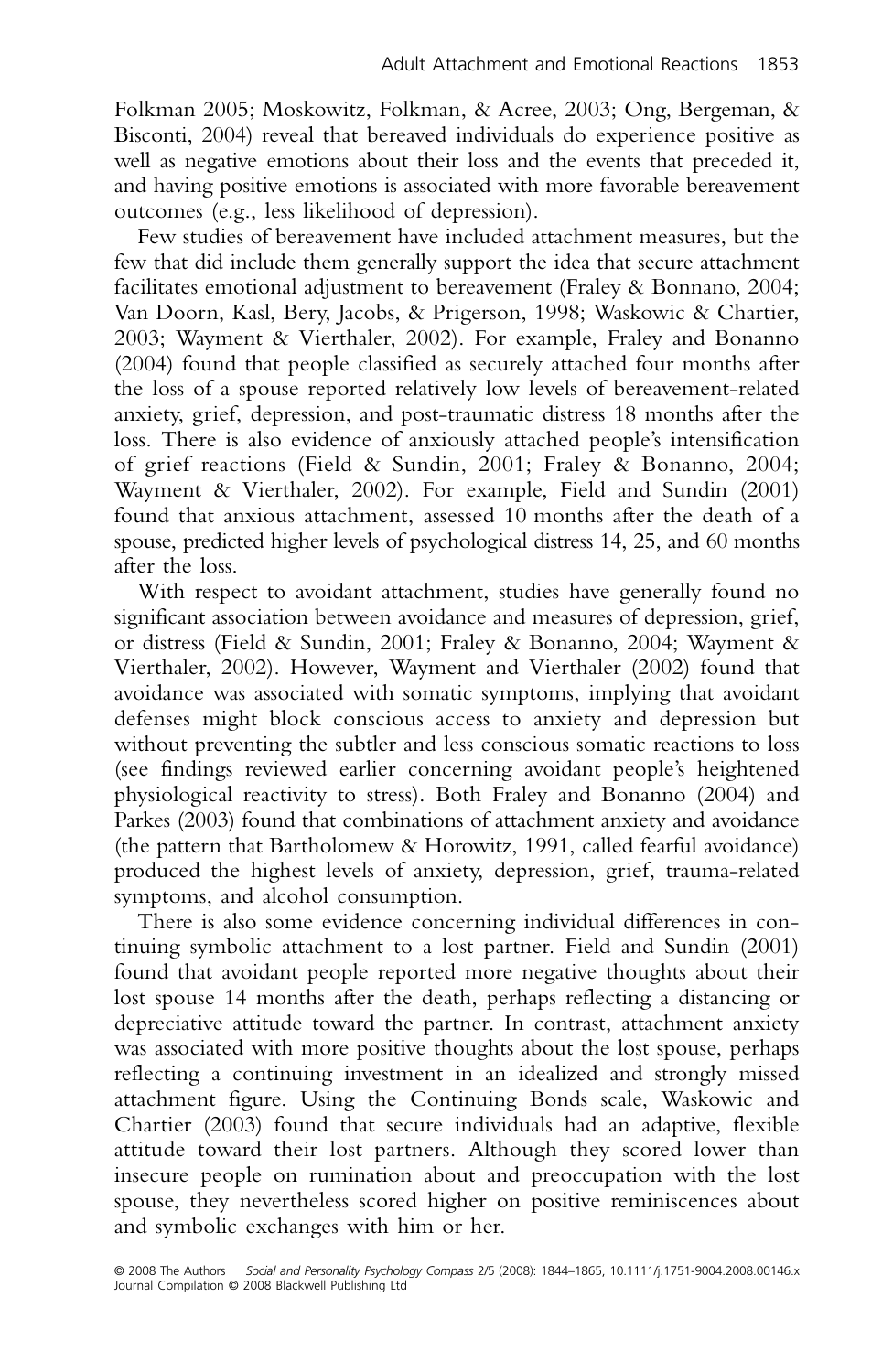# **Attachment-Related Reactions to Interpersonal Offenses and Transgressions**

Attachment-related strategies also influence a person's reactions to a relationship partner's negative, damaging, or hurtful behavior. A common response to such threats and injuries is anger, which can be viewed as a signal that something of value has been threatened, often in what is perceived to be an illegitimate, unfair, or immoral way, and that action needs to be taken to reduce or eliminate the threat, repair the damage, or prevent further damage (e.g., Izard & Kobak, 1991; Lazarus, 1991; Shaver, Schwartz, Kirson, & O'Connor, 1987). In the second volume of his *Attachment and Loss* trilogy, Bowlby (1973) argued that anger is the most common response to a partner's attachment-relevant negative behavior (e.g., a partner's indications of disinterest, unavailability, detachment, or rejection) because this behavior disrupts a person's sense of security, especially when it is shaky or weak to begin with.

A number of studies have examined how attachment-related strategies affect the arousal, subjective experience, and management of anger aroused by relationship transgressions. For example, Mikulincer (1998) found that, when confronted with a partner's negative behavior, more secure individuals retained optimistic expectations about the partner's subsequent behavior and made well-differentiated, reality-attuned appraisals of the partner's intentions. Only when there were clear contextual cues, provided by the experimenter, that a partner actually acted with hostile intent, did secure people attribute hostility to the partner and react with anger. Furthermore, secure participants' memories of their reactions to a partner's negative behavior were characterized by the constructive goal of repairing the relationship, engaging in adaptive problem solving, and experiencing positive affect following relationship repair.

Mikulincer (1998) also found that, although avoidant individuals did not report overly intense anger about a partner's negative behavior, they became physiologically aroused during discordant interactions. They also reported using distancing strategies to cope with anger-provoking events and tended to attribute hostility to a partner even when there were clear contextual indications (provided by the experimenter) of the partner's non-hostile intent. Anger and hostility have also been noted in other studies where avoidant attachment was assessed with self-report measures (e.g., Buunk, 1997; Mikulincer et al., 1993). Using the Adult Attachment Interview (Main, Kaplan, & Cassidy, 1985; Hesse, 1999), a clinically oriented narrative measure of attachment orientation, Kobak and Sceery (1988) found that avoidant attachment was related to greater dispositional hostility (as reported by friends). Moreover, Kobak, Cole, Ferenz-Gillies, Fleming, and Gamble (1993) reported that avoidant teens displayed more dysfunctional anger than secure teens toward their mothers and engaged in less cooperative dialogue during a joint problem-solving activity.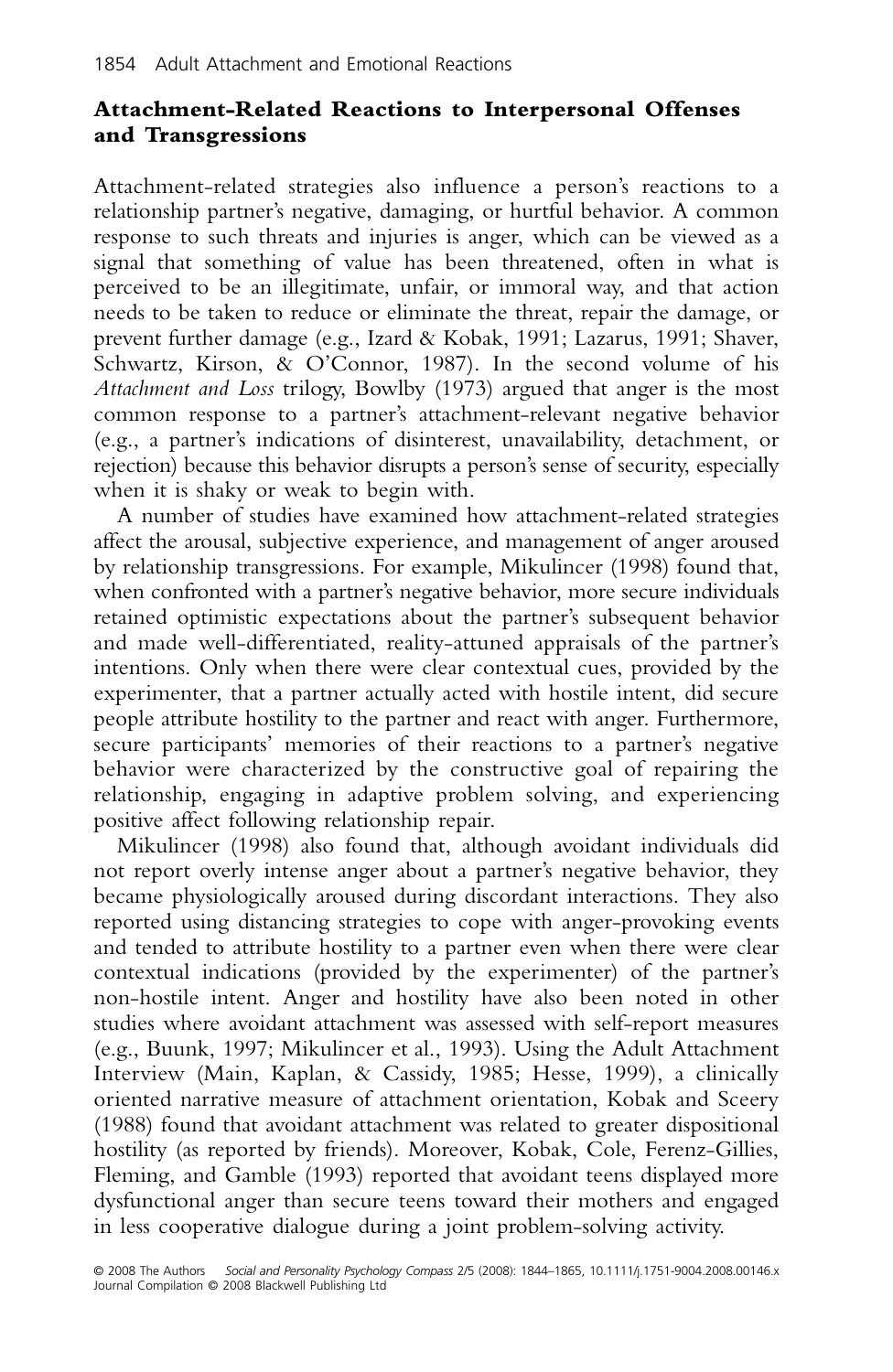In a recent study of forgiveness in the context of close relationships, Mikulincer, Shaver, and Slav (2006) obtained further evidence regarding avoidant individuals' hostile reactions to partners' negative behavior. As compared with less avoidant individuals, people who scored high on avoidance were less likely to forgive a partner who had hurt them, as assessed by McCullough, Worthington, and Rachal's (1997) forgiveness scale. They were more likely to seek revenge or escape from the situation following a partner's transgression, as assessed by the Transgression-Related Interpersonal Motivations Inventory (McCullough et al., 1998). Moreover, when avoidant individuals were asked to recall an episode in which they forgave a relationship partner who had hurt them, their feelings and thoughts were colored by hostility, resentment, and lack of actual forgiveness. They reported more narcissistic wounds, perceptions of relationship deterioration, and lack of understanding of their partner's hurtful actions. Their disinclination to forgive was also noted in a daily diary study in which participants were asked to report daily reactions to their partner's negative behavior over a 21-day period (Mikulincer et al., 2006).

There is also evidence concerning maladaptive reactions of attachmentanxious individuals to interpersonal offenses and transgressions. Mikulincer (1998) found that attachment anxiety was associated with recollections of anger-provoking life experiences that triggered an uncontrollable surge of angry feelings, persistent rumination on those feelings, and sadness and despair following conflicts. Anxious individuals also held more negative expectations about others' responses during anger episodes and tended to make less differentiated, more negative appraisals of a relationship partner's intentions. They attributed hostility to their partner and reacted in kind, even when there were only ambiguous cues (in the experiment) concerning hostile intent (Mikulincer, 1998). Anxious individuals' problems with anger management have also been studied with physiological measures. Diamond and Hicks (2005) asked young men to recall a recent interpersonal offense and found that attachment anxiety was associated with lower vagal tone – an indication of poor recovery from the experience.

Observational studies of anger in actual social interactions also provide evidence of the dysfunctional nature of insecure people's anger. Simpson, Rholes, and Phillips (1996) examined anger reactions during conflicts in which dating partners were asked to identify an unresolved problem in their relationship and to discuss and try to resolve it. Attachment anxiety was associated with displays and reports of anger and hostility during the conversation. Another study of couple interactions focused on anxiously attached people's emotional reactions to a partner's insensitive behavior (Mikulincer, Florian, & Hirschberger, 2002). Newlywed couples completed a questionnaire each evening for 21 days, rating the extent to which their feelings toward their spouse were positive or negative and then indicating which behaviors (from a list provided by the researchers) their partner had exhibited that day. As compared with those scoring low on the attachment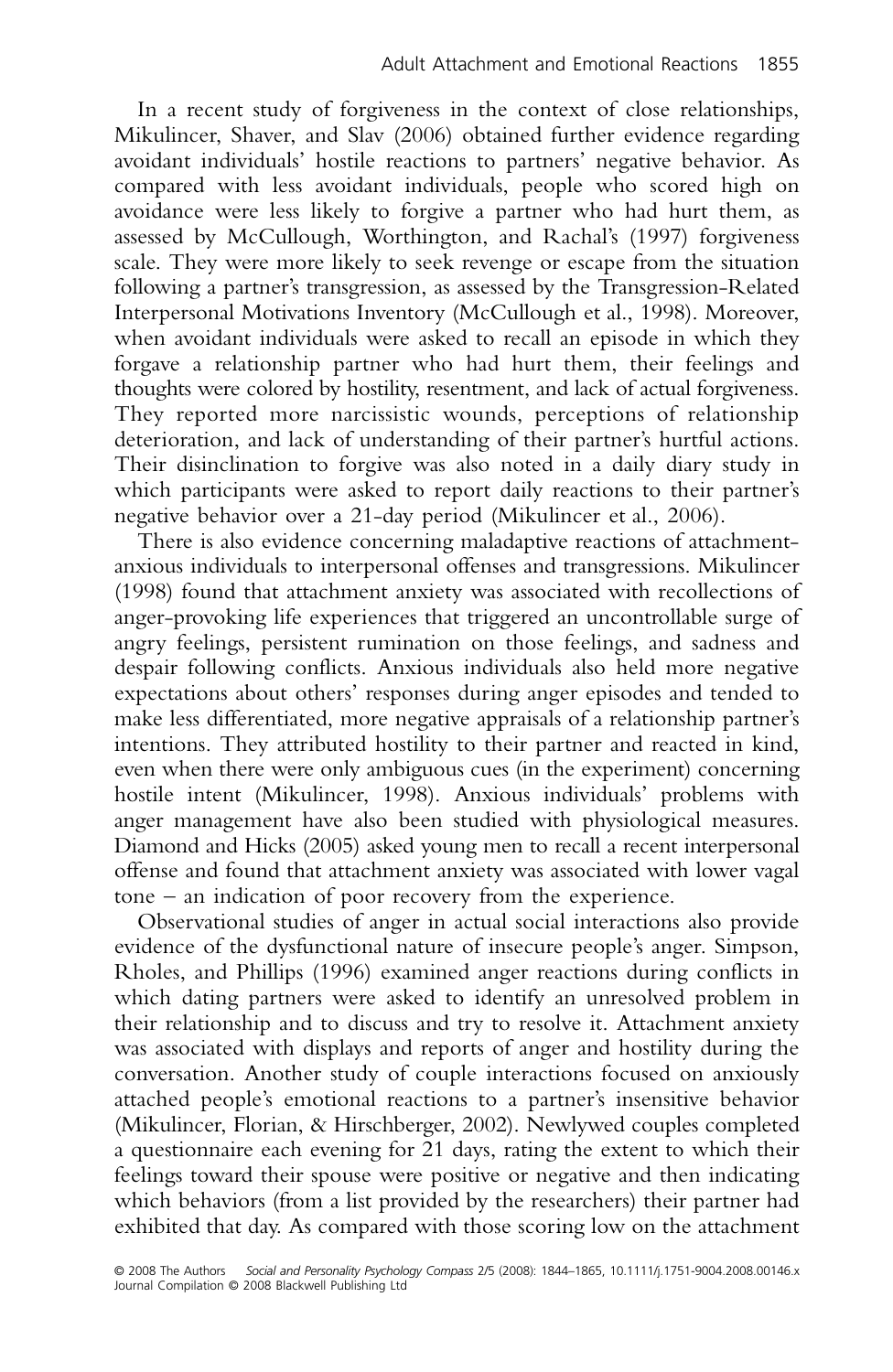anxiety dimension, people who scored high produced a stronger association, day by day, between partner's perceived negative behaviors and both anger and depression.

Shaver, Mikulincer, Lavy, and Cassidy (in press) found that anxious and avoidant individuals' hyperactivating and deactivating defenses were evident in the intensity and quality of the hurt feelings they experienced when recalling a partners negative behavior. Avoidant attachment was associated with milder feelings of 'hurt' and rejection, less crying, and stronger defensive/hostile reactions to the offending partner. These findings fit with results we reviewed earlier indicating that avoidant people use deactivating strategies and attempt to dismiss or deny hurtful experiences, inhibit feelings and expressions of emotional pain, and react hostilely to hurtful partners. In contrast, attachment anxiety was associated with more intense feelings of rejection, more crying, and more negative emotions. These results are compatible with those from studies reviewed earlier showing that attachment-anxious individuals tend to rely on hyperactivating defenses – intensifying distress and exaggeratedly expressing negative feelings.

Experimentally priming thoughts of available and supportive attachment figures seems to buffer these reactions to a partner's hurtful behavior. Shaver et al. (in press) repeatedly and subliminally presented love- and security-related words (love, secure, affection), each one for only 22 milliseconds, and found that the correlations between the attachmentinsecurity scales and aspects of hurt feelings were dramatically reduced (most of them nearly to zero). In other words, security priming reduced avoidant individuals' use of deactivating defenses and anxious individuals' hyperactivation of negative feelings and strategies. In other studies (e.g., Mikulincer & Shaver, 2001; Mikulincer, Shaver, Gillath, & Nitzberg, 2005), similar security-priming procedures, administered either subliminally or supraliminally, had similar effects, reducing defensive prejudice against outgroups and increasing compassion and altruism. These studies suggest that security-enhancing educational and clinical interventions might have numerous beneficial personal and social effects on insecure people (Mikulincer & Shaver, 2007b,c).

## **Attachment-Related Reactions to Positive Events**

Although attachment-related coping strategies are initially developed (during childhood) to regulate fear and other forms of distress, they also influence a person's cognitive and affective responses to positive events, such as personal achievements (Elliot & Reis, 2003) and behavior on the part of a relationship partner that satisfies one's needs, improves one's condition, or improves the quality and stability of the relationship (Mikulincer et al., 2006). According to Schwarz and Bohner (1996), these positive experiences signal that 'all is well' and one can relax and enjoy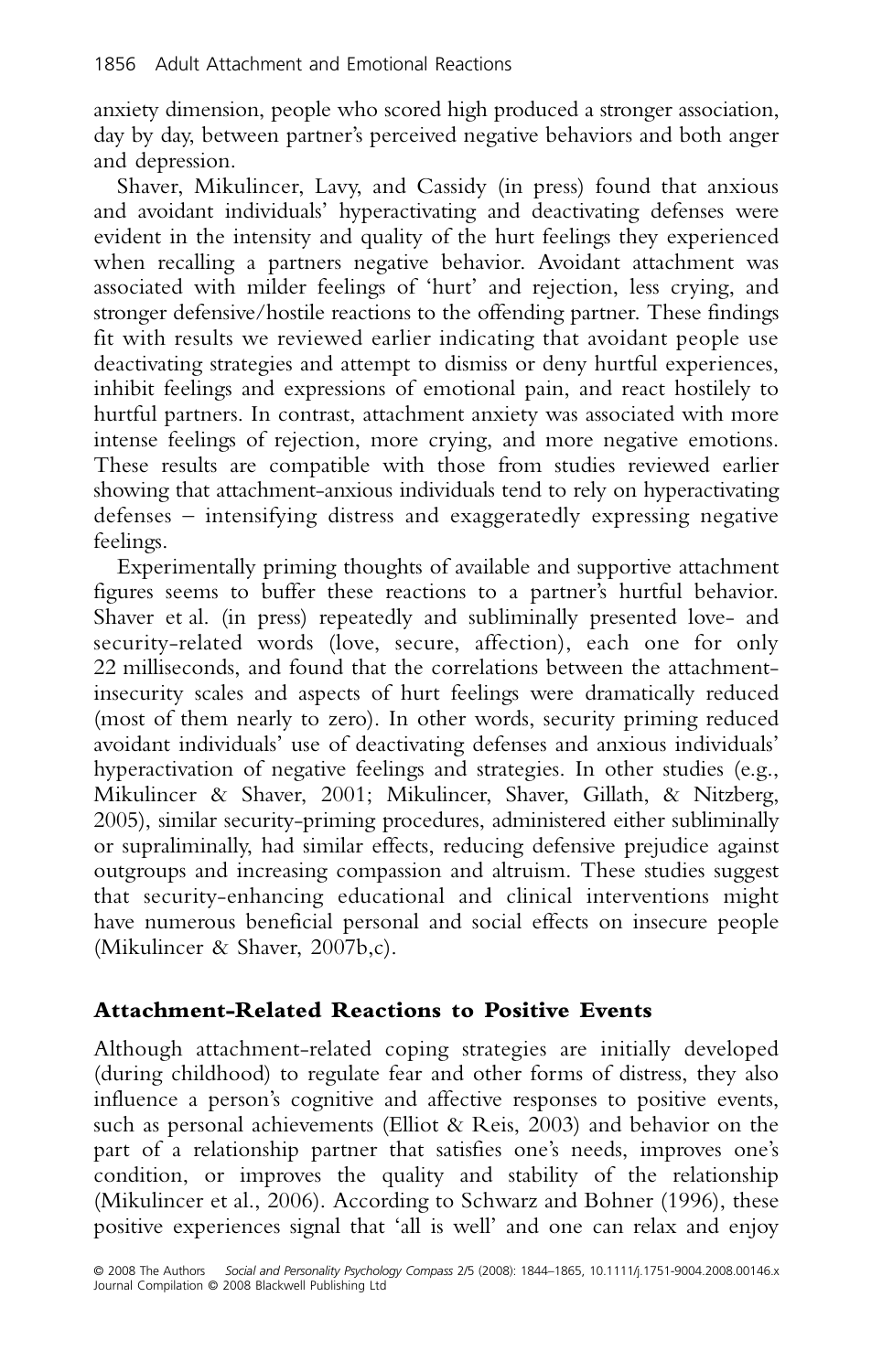creative, intellectually challenging, exploratory activities in a free and playful manner. A partner's positive behavior also signals availability, responsiveness, support, and love; causes a person to feel protected, accepted, and valued; and contributes to the formation and continuation of secure attachment bonds (Bowlby, 1973; Shaver & Hazan, 1993). Considered in terms of emotions, these positive events are likely elicitors of joy, affection, and gratitude.

According to attachment theory, the links between positive personal and relational events and positive emotions such as joy, happiness, and gratitude – as with the different forms of anger we examined – depend on a person's attachment style (Mikulincer & Shaver, 2007a). One precondition for experiencing joy and happiness about personal achievements is a person's conviction that nothing bad will happen if he or she lets down defenses against potential threats and engages in relaxed or playful exploration. Moreover, a precondition for experiencing joy and gratitude in response to a partner's supportive behavior is appraising this behavior as truly positive (e.g., Weiner, 1985) and believing that it reflects the partner's truly good intentions (e.g., Lazarus & Lazarus, 1994). If, however, a person is chronically focused on threats, as happens with anxiously attached individuals, or tends to view a partner's favorable behavior as indicating the partner's own needs (which can be viewed as dangerous signs of increasing dependence or entanglement) or use of deception, as is likely when the perceiver is avoidant, the defensive reactions are likely to interfere with unadulterated joy, happiness, or gratitude. In such cases, a natural invitation to feel happy is not interpreted as a sign that 'all is well'.

Supporting these ideas, research has shown that more secure individuals score higher on self-report measures of joy, happiness, interest, love, and affection (see Mikulincer & Shaver, 2007a, for a review). For example, in two diary studies, each lasting a week, participants completed the Rochester Interaction Record after every social interaction lasting 10 minutes or longer. Both sets of investigators, Tidwell, Reis, and Shaver (1996) and Pietromonaco and Barrett (1997), found that anxious and avoidant participants experienced fewer positive emotions than secure participants. Moreover, Rom and Mikulincer (2003) found that both attachment anxiety and avoidance were associated with relatively low positive emotional tone during group interactions.

Attachment-style differences in the experience of positive emotions have also been noted in studies examining the encoding (i.e., display) of facial expressions of emotion. For example, Magai, Hunziker, Mesias, and Culver (2000) found that attachment security was associated with facial expressions of joy, and Spangler and Zimmermann (1999) found that avoidant participants (assessed with the Adult Attachment Interview) activated their 'smile' muscles less than non-avoidant participants while watching a film expected to evoke positive emotions. Several other studies, using various methods, have found that avoidant attachment is related to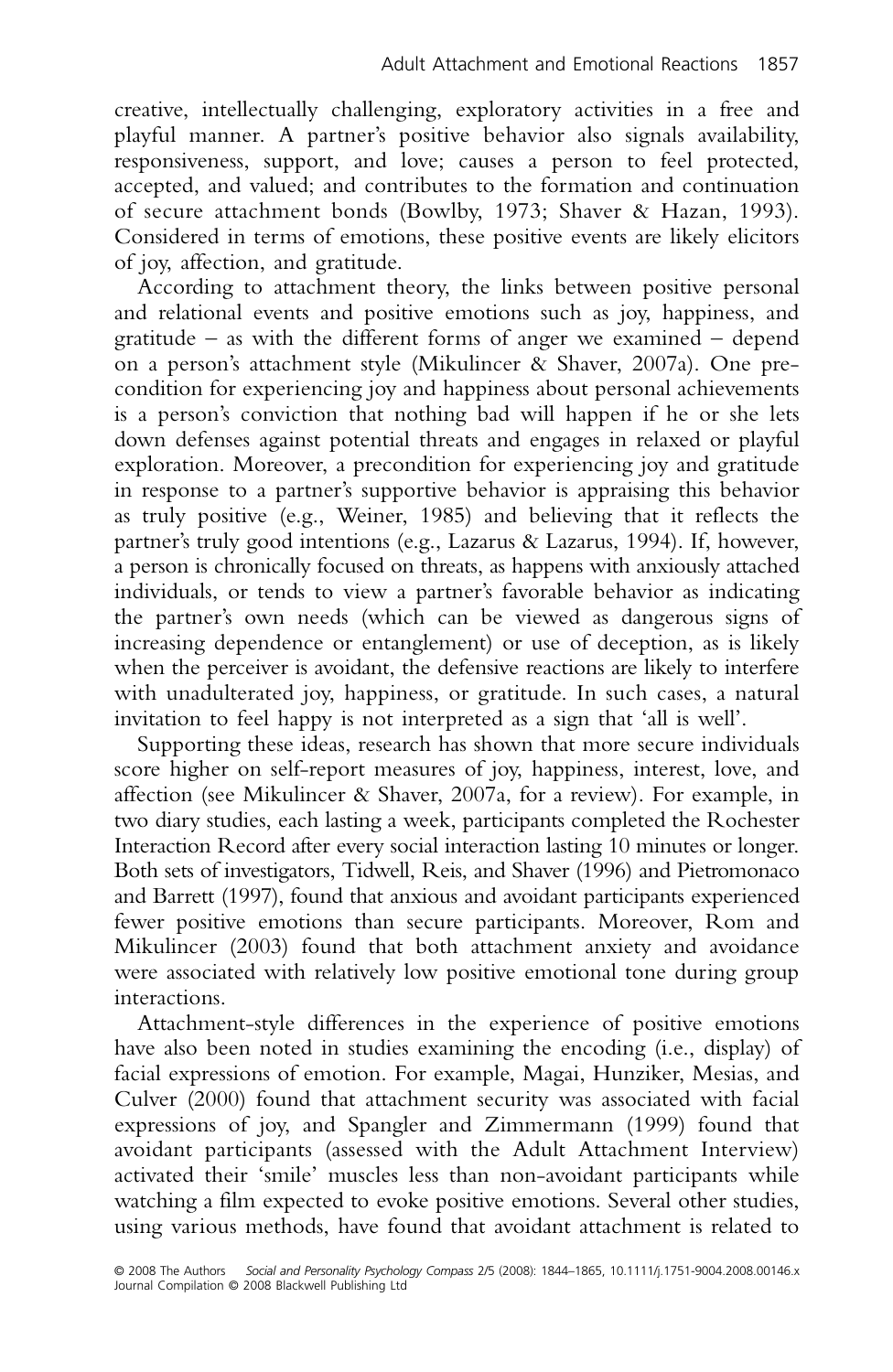less expression of positive emotions (e.g., Ducharme, Doyle, & Markiewicz, 2002; Searle & Meara, 1999; Tucker & Anders, 1999). Medway, Davis, Cafferty, and Chappell (1995) also observed attachment-style differences in reactions to what they expected to be positive relational experiences, such as reuniting with a spouse following a prolonged military deployment: Securely attached spouses reported more positive emotions upon reunion than did anxious or avoidant spouses.

Mikulincer et al. (2006) noticed attachment-style differences in gratitude following a partner's positive behavior. Compared to less avoidant people, those scoring high on avoidant attachment were less likely to feel grateful. Moreover, when avoidant people were asked to recall an episode in which they felt grateful to a relationship partner, they tended to remember mixed or negative experiences, involving more narcissistic threats and distrust, and less happiness and love. People scoring high on attachment anxiety tended to remember more mixed or ambivalent experiences of gratitude – ones in which they felt, on the one hand happy, loved, and more secure, but on the other hand more self-critical and inferior.

Mikulincer et al. (2006) also conducted a diary study in which newlywed couples reported their emotional reactions to a partner's positive behavior every day for 21 days. Daily feelings of gratitude were significantly related to the partner's behavior on that day: The more positive the partner's behavior, the more gratitude a participant reported experiencing. However, avoidant attachment moderated this association: People scoring high on avoidance experienced relatively low levels of gratitude even on days when they perceived the partner's behavior to be positive.

In three other studies, Mikulincer and Sheffi (2000) presented people with descriptions of positive or neutral events and then assessed attachmentstyle differences in cognitive exploration – breadth of mental categorization and ability to solve problems creatively. Beneficial effects of positive events on creative problem solving and category breadth were observed only among people who were relatively secure. They reacted to positive events by applying broader, more liberal criteria when categorizing semantic stimuli and by performing better on a creative problem-solving task. Among relatively avoidant individuals there was no significant difference in task performance between those exposed to positive events and those exposed to neutral events. Interestingly, among individuals high on attachment anxiety, reactions to positive events were more like secure people's reactions to *negative* events. That is, anxious individuals reacted to positive events with impaired creativity and a narrowing of semantic categories.

Avoidant individuals seem not to view affect or emotions, whether positive or negative, as relevant to information processing (Pereg & Mikulincer, 2004). Theoretically, dismissal of negative affect reduces the likelihood of attachment-system activation, which avoidant individuals do not want to experience. Dismissal of positive affect may prevent a lowering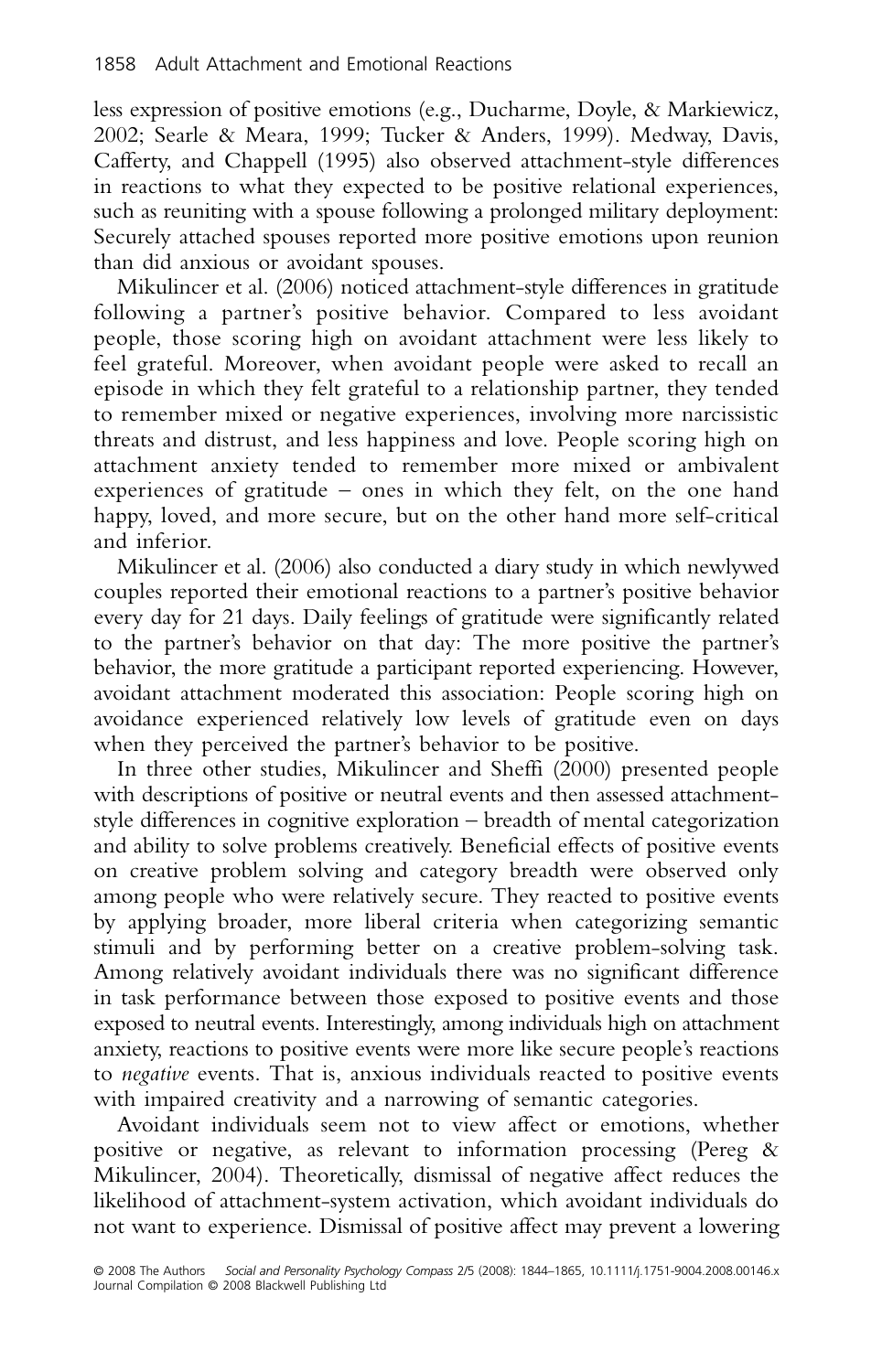of defenses with which avoidant individuals do not feel comfortable, either because operating in an open, uncertain, potentially creative way would be anxiety provoking, or because letting down one's guard may allow other people to get more involved or too close emotionally. After prolonged use, this defensive strategy of deflecting attention away from all emotions (with the possible exception of anger and resentment) may produce a general disregard for emotional experience whether positive or negative.

The findings for attachment anxiety reveal the extent of the bias toward experiencing negative thoughts and emotions that is a natural part of hyperactivating attachment strategies. For attachment-anxious individuals, apparently, the spread of activation across memory networks that include negative cognitions and emotions can begin even with a positive event. Such people may initially experience positive affect but then become reminded of the down side of previous experiences that began positively and ended painfully. Once attuned to the negative memories and possibilities, the anxious mind suffers from a spread of negative associations that interferes with creative and flexible cognitive processing. Even in an experimental situation intended to induce positive affect, hyperactivating strategies may prevent people from feeling safe and from thinking creatively.

## **Conclusions**

This wide-ranging review of studies on attachment styles and emotions reveals systematic and theoretically predictable associations between the major patterns of attachment and emotional experiences and expression. Relatively secure, or securely attached, individuals are less likely than their insecure peers to perceive threats and challenges as overwhelmingly dangerous. They are more resilient in the face of separations and losses and are less likely to get angry, seek revenge for slights, or attribute hostile intentions to their relationship partners. They are less likely to turn positive experiences into negative ones by doubting the value or validity of their positive experiences and relationship outcomes.

Relatively anxious, or anxiously attached, individuals are more likely than other people to perceive threats, challenges, and slights as anticipated and yet devastating. They are more likely to experience traumatic, prolonged grief following separations and losses and are likely to become angry and feel slighted, even when their partner's behavior is not hostilely or hurtfully motivated. They are likely to turn positive events into negative ones or to see the downside of potentially elevating experiences.

Relatively avoidant, or avoidantly attached, individuals are less likely to react emotionally in either a positive or a negative way, with the possible exception of vengeful anger. They may seem resilient in the face separations and losses but are likely to harbor negative thoughts and feelings than can become quite damaging, personally and interpersonally, if their defenses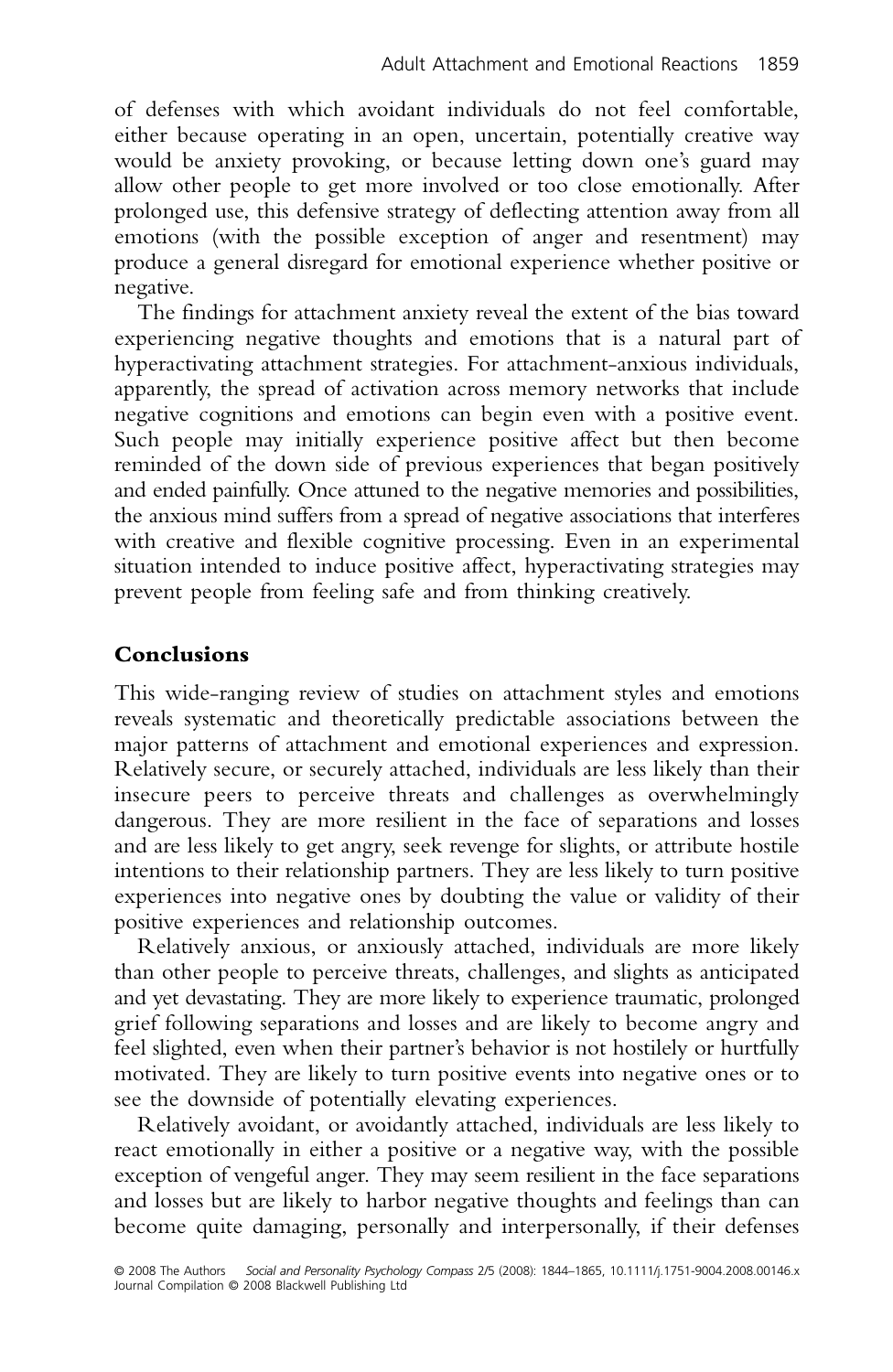are strained and collapse. Their anger is more likely than the anger of less avoidant individuals to be destructive rather than constructively relationship transforming.

The literature on attachment styles and emotion indicates that emotions are not separate states evoked in a generally predictable way by particular kinds of situations. Instead, they are parts of cognitive and affective networks that emerge during social development. They begin as reactions to relational events, but as they become crystallized into personality patterns, they feed back on relationships and either enhance or damage them in various ways. In order to change destructive forms of emotionality or emotional suppression, a person – probably with astute professional help – has to alter well-established, deeply engrained perceptions, appraisals, defenses, and behavioral strategies. Although this is not likely to be an easy or rapid process, it is likely to be more successful if enhancement of attachment security is a primary focus (Bowlby, 1988; Wallin, 2007).

### **Short Biographies**

Phillip R. Shaver received his PhD in social psychology from the University of Michigan in 1970 and has served on the faculties of Columbia University, New York University, University of Denver, State University of New York at Buffalo, and University of California, Davis. He is the author of numerous books, articles, and anthology chapters dealing with attachment theory, adult attachment, emotions, sexuality, and emotion knowledge. He has served as Chair of the Department of Psychology at the University of California, Davis, and as President of the International Association of Relationship Research, from which he received a Distinguished Career Award. He is on the editorial boards of several journals, including the *Journal of Personality and Social Psychology* and *Attachment and Human Development*.

Mario Mikulincer received his PhD in experimental psychology from Bar-Ilan University in Israel and is currently Dean of the New School of Psychology at the Interdisciplinary Center Herzliya in Israel. He is the author of numerous books, articles, and anthology chapters dealing with attachment theory, adult attachment, emotions, learned helplessness, terror management, stress, trauma, and coping. He has served as Chair of the Department of Psychology at Bar-Ilan University and has received the EMET Prize for contributions to psychology. He is an Associate Editor of *Journal of Personality and Social Psychology* and *Personal Relationships*.

#### **Endnotes**

Correspondence addresses: \* Phillip R. Shaver, Department of Psychology, University of California, Davis, One Shields Avenue, Davis, CA 95616-8686, USA. Email: prshaver@ucdavis.edu

† Mario Mikulincer, New School of Psychology, Interdisciplinary Center Herzliya, Herzliya 42150, Israel. Email: mario@idc.ac.il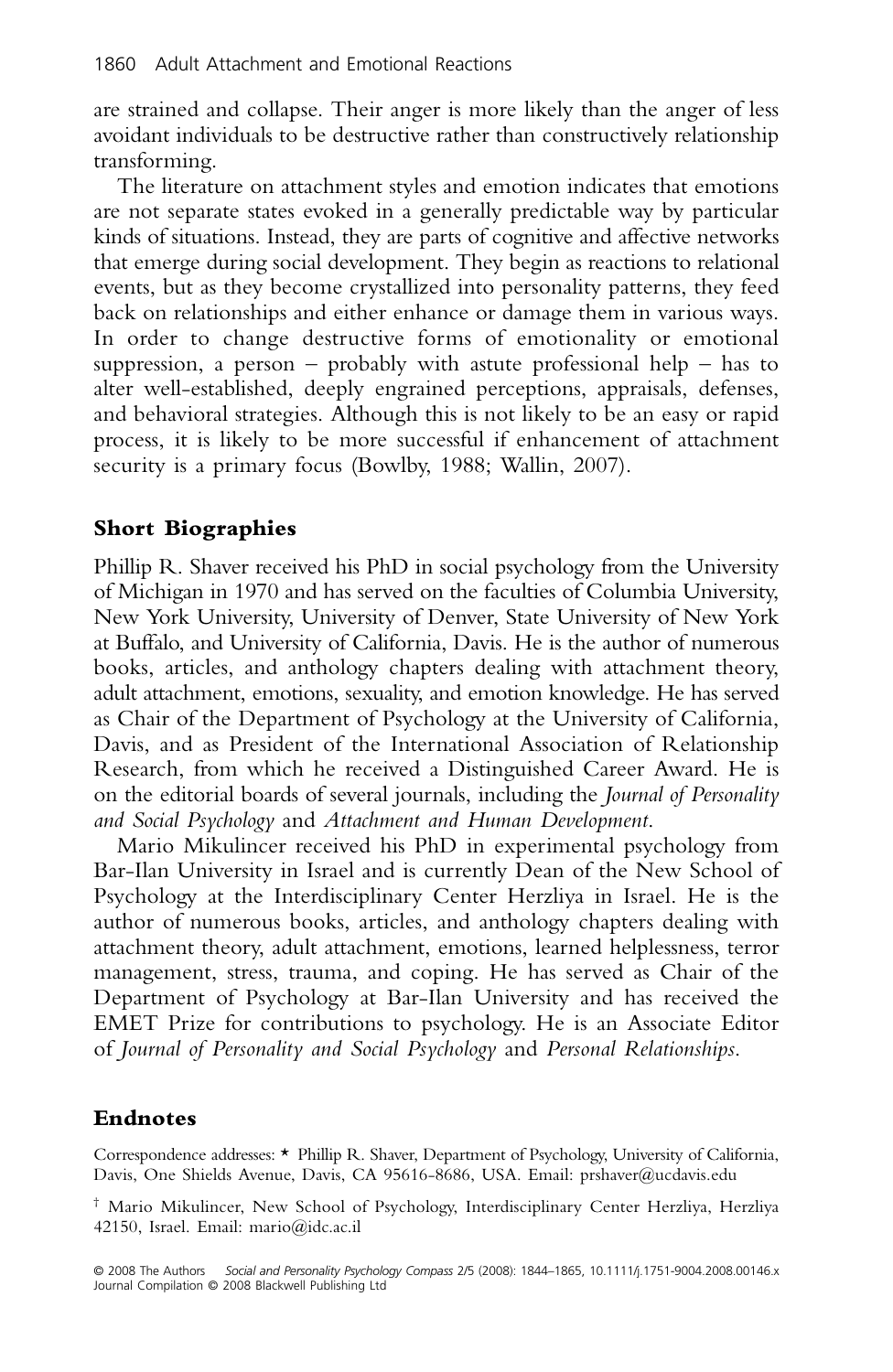#### **References**

- Ainsworth, M. D. S., Blehar, M. C., Waters, E., & Wall, S. (1978). *Patterns of Attachment: Assessed in the Strange Situation and at Home*. Hillsdale, NJ: Erlbaum.
- American Psychiatric Association (1994). *Diagnostic and Statistical Manual of Mental Disorders* (4th edn). Washington, DC: Author.
- Amir, M., Horesh, N., & Lin-Stein, T. (1999). Infertility and adjustment in women: The effects of attachment style and social support. *Journal of Clinical Psychology in Medical Settings*, **6**, 463–479.
- Bartholomew, K., & Horowitz, L. M. (1991). Attachment styles among young adults: A test of a four-category model. *Journal of Personality and Social Psychology*, **61**, 226–244.
- Berant, E., Mikulincer, M., & Florian, V. (2001a). The association of mothers' attachment style and their psychological reactions to the diagnosis of infant's congenital heart disease. *Journal of Social and Clinical Psychology*, **20**, 208–232.
- Berant, E., Mikulincer, M., & Florian, V. (2001b). Attachment style and mental health: A 1-year follow-up study of mothers of infants with congenital heart disease. *Personality and Social Psychology Bulletin*, **27**, 956–968.
- Berant, E., Mikulincer, M., & Shaver, P. R. (2008). Mothers' attachment style, their mental health, and their children's emotional vulnerabilities: A 7-year study of mothers of children with congenital heart disease. *Journal of Personality*, **76**, 31–65.
- Birnbaum, G. E., Orr, I., Mikulincer, M., & Florian, V. (1997). When marriage breaks up: Does attachment style contribute to coping and mental health? *Journal of Social and Personal Relationships*, **14**, 643–654.
- Bonanno, G. A., Moskowitz, J. T., Papa, A., & Folkman, S. (2005). Resilience to loss in bereaved spouses, bereaved parents, and bereaved gay men. *Journal of Personality and Social Psychology*, **88**, 827–843.
- Bowlby, J. (1973). *Attachment and Loss: Vol. 2. Separation: Anxiety and Anger*. New York, NY: Basic Books.
- Bowlby, J. (1980). *Attachment and Loss: Vol. 3. Sadness and Depression*. New York, NY: Basic Books.
- Bowlby, J. (1982). *Attachment and Loss: Vol. 1. Attachment* (2nd edn). New York, NY: Basic Books. (1st edn pub. in 1969)
- Bowlby, J. (1988). *A Secure Base: Clinical Applications of attachment Theory*. London, UK: Routledge.
- Brennan, K. A., Clark, C. L., & Shaver, P. R. (1998). Self-report measurement of adult attachment: An integrative overview. In J. A. Simpson & W. S. Rholes (Eds.), *Attachment Theory and Close Relationships* (pp. 46–76). New York, NY: Guilford Press.
- Buunk, B. P. (1997). Personality, birth order, and attachment styles as related to various types of jealousy. *Personality and Individual Differences*, **23**, 997–1006.
- Cafferty, T. P., Davis, K. E., Medway, F. J., O'Hearn, R. E., & Chappell, K. D. (1994). Reunion dynamics among couples separated during Operation Desert Storm: An attachment theory analysis. In K. Bartholomew & D. Perlman (Eds.), *Advances in Personal Relationships: Attachment processes in Adulthood* (Vol. 5, pp. 309–330). London, UK: Jessica Kingsley.
- Cassidy, J., & Berlin, L. J. (1994). The insecure/ambivalent pattern of attachment: Theory and research. *Child Development*, **65**, 971–981.
- Cassidy, J., & Kobak, R. R. (1988). Avoidance and its relationship with other defensive processes. In J. Belsky & T. Nezworski (Eds.), *Clinical Implications of Attachment* (pp. 300–323). Hillsdale, NJ: Erlbaum.
- Cooper, M. L., Shaver, P. R., & Collins, N. L. (1998). Attachment styles, emotion regulation, and adjustment in adolescence. *Journal of Personality and Social Psychology*, **74**, 1380–1397.
- Cozzarelli, C., Sumer, N., & Major, B. (1998). Mental models of attachment and coping with abortion. *Journal of Personality and Social Psychology*, **74**, 453–467.
- Davis, D., Shaver, P. R., & Vernon, M. L. (2003). Physical, emotional, and behavioral reactions to breaking up: The roles of gender, age, emotional involvement, and attachment style. *Personality and Social Psychology Bulletin*, **29**, 871–884.
- Diamond, L. M., & Hicks, A. M. (2005). Attachment style, current relationship security, and negative emotions: The mediating role of physiological regulation. *Journal of Social and Personal Relationships*, **22**, 499–518.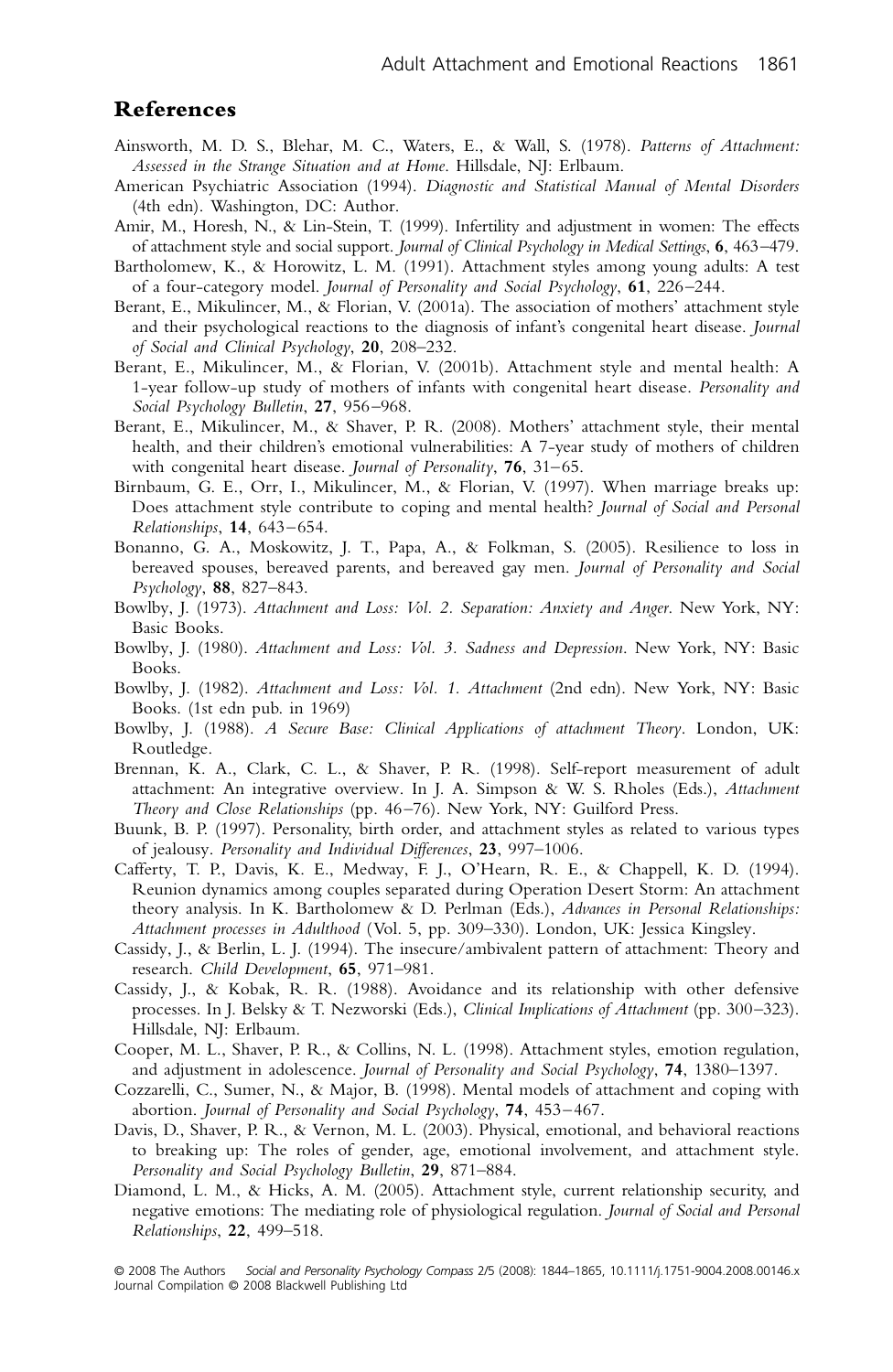- Diamond, L. M., Hicks, A. M., & Otter-Henderson, K. (2006). Physiological evidence for repressive coping among avoidantly attached adults. *Journal of Social and Personal Relationships*, **23**, 205–229.
- Ducharme, J., Doyle, A. B., & Markiewicz, D. (2002). Attachment security with mother and father: Associations with adolescents' reports of interpersonal behavior with parents and peers. *Journal of Social and Personal Relationships*, **19**, 203–231.
- Elliot, A. J., & Reis, H. T. (2003). Attachment and exploration in adulthood. *Journal of Personality and Social Psychology*, **85**, 317–331.
- Eng, W., Heimberg, R. G., Hart, T. A., Schneier, F. R., & Liebowitz, M. R. (2001). Attachment in individuals with social anxiety disorder: The relationship among adult attachment styles, social anxiety, and depression. *Emotion*, **1**, 365–380.
- Feeney, J. A. (1995). Adult attachment and emotional control. *Personal Relationships*, **2**, 143–159.
- Feeney, J. A. (1998). Adult attachment and relationship-centered anxiety: Responses to physical and emotional distancing. In J. A. Simpson & W. S. Rholes (Eds.), *Attachment Theory and Close Relationships* (pp. 189–219). New York, NY: Guilford Press.
- Feeney, J. A., & Noller, P. (1992). Attachment style and romantic love: Relationship dissolution. *Australian Journal of Psychology*, **44**, 69–74.
- Field, N. P., & Sundin, E. C. (2001). Attachment style in adjustment to conjugal bereavement. *Journal of Social and Personal Relationships*, **18**, 347–361.
- Fraley, R. C., & Bonanno, G. A. (2004). Attachment and loss: A test of three competing models on the association between attachment-related avoidance and adaptation to bereavement. *Personality and Social Psychology Bulletin*, **30**, 878–890.
- Fraley, R. C., & Shaver, P. R. (1997). Adult attachment and the suppression of unwanted thoughts. *Journal of Personality and Social Psychology*, **73**, 1080–1091.
- Fraley, R. C., & Shaver, P. R. (1998). Airport separations: A naturalistic study of adult attachment dynamics in separating couples. *Journal of Personality and Social Psychology*, **75**, 1198–1212.
- Fraley, R. C., & Shaver, P. R. (1999). Loss and bereavement: Attachment theory and recent controversies concerning grief work and the nature of detachment. In J. Cassidy & P. R. Shaver (Eds.), *Handbook of Attachment: Theory, Research, and Clinical Applications* (pp. 735–759). New York, NY: Guilford Press.
- Fraley, R. C., & Shaver, P. R. (2000). Adult romantic attachment: Theoretical developments, emerging controversies, and unanswered questions. *Review of General Psychology*, **4**, 132–154.
- Fredrickson, B. L. (2006). Unpacking positive emotions: Investigating the seeds of human flourishing. *Journal of Positive Psychology*, **1**, 57–60.
- Gillath, O., Bunge, S. A., Shaver, P. R., Wendelken, C., & Mikulincer, M. (2005). Attachmentstyle differences in the ability to suppress negative thoughts: Exploring the neural correlates. *Neuroimage*, **28**, 835–847.
- Hankin, B. L., Kassel, J. D., & Abela, J. R. Z. (2005). Adult attachment dimensions and specificity of emotional distress symptoms: Prospective investigations of cognitive risk and interpersonal stress generation as mediating mechanisms. *Personality and Social Psychology Bulletin*, **31**, 136–151.
- Hazan, C., & Shaver, P. R. (1987). Romantic love conceptualized as an attachment process. *Journal of Personality and Social Psychology*, **52**, 511–524.
- Hesse, E. (1999). The Adult Attachment Interview: Historical and current perspectives. In J. Cassidy & P. R. Shaver (Eds.), *Handbook of Attachment: Theory, Research, and Clinical Applications* (pp. 395–433). New York, NY: Guilford Press.
- Izard, C. E., & Kobak, R. R. (1991). Emotion system functioning and emotion regulation. In J. Garber & K. A. Dodge (Eds.), *The Development of Emotion Regulation and Dysregulation* (pp. 303–321). New York, NY: Cambridge University Press.
- Kim, Y. (2006). Gender, attachment, and relationship duration on cardiovascular reactivity to stress in a laboratory study of dating couples. *Personal Relationships*, **13**, 103–114.
- Kobak, R. R., & Sceery, A. (1988). Attachment in late adolescence: Working models, affect regulation, and representations of self and others. *Child Development*, **59**, 135–146.
- Kobak, R. R., Cole, H. E., Ferenz-Gillies, R., Fleming, W. S., & Gamble, W. (1993). Attachment and emotion regulation during mother-teen problem solving: A control theory analysis. *Child Development*, **64**, 231–245.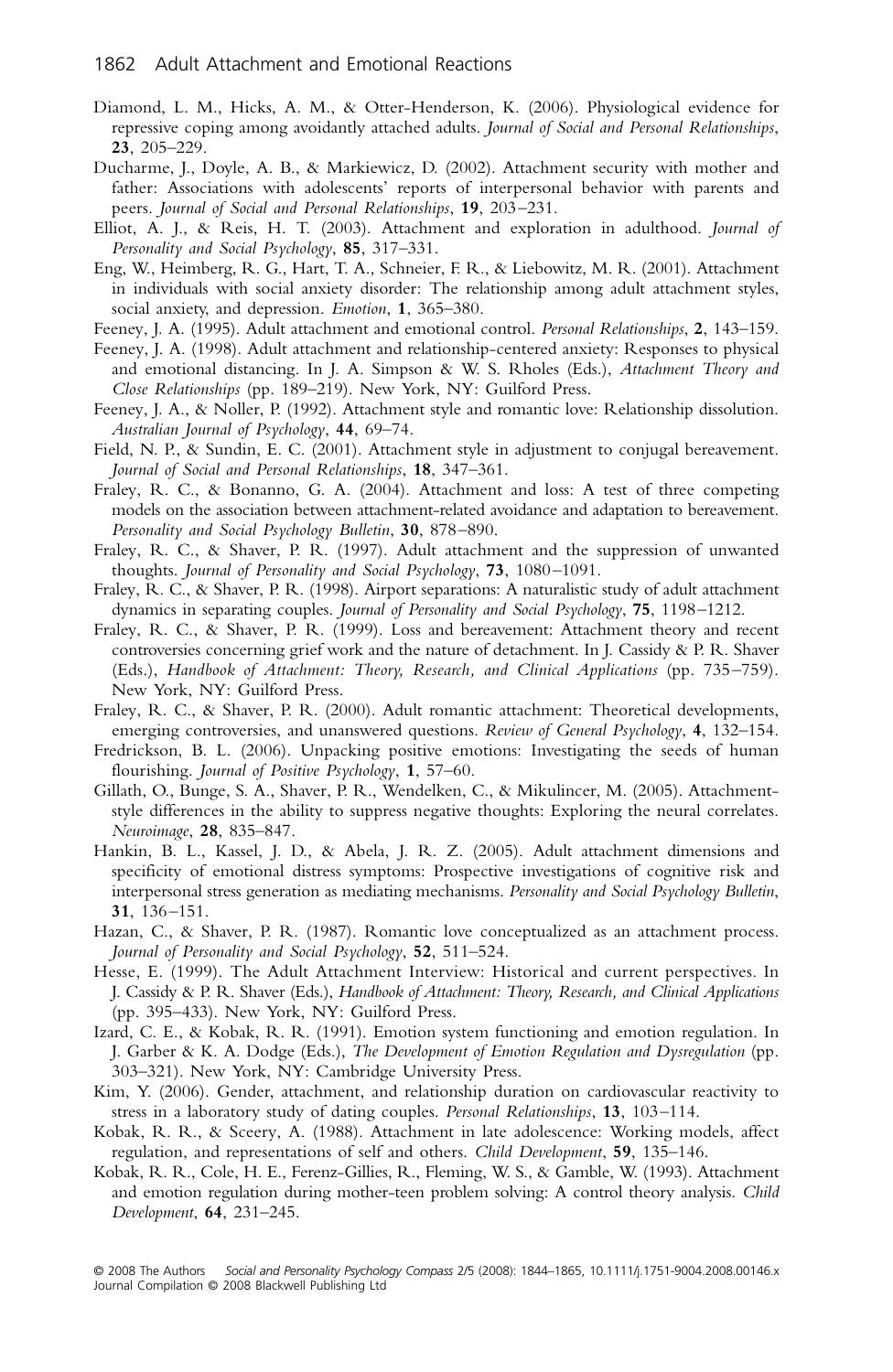- Lazarus, R. S. (1991). *Emotion and Adaptation*. New York, NY: Oxford University Press.
- Lazarus, R. S., & Lazarus, B. N. (1994). *Passion and Reason: Making Sense of our Emotions*. New York, NY: Oxford University Press.
- Lussier, Y., Sabourin, S., & Turgeon, C. (1997). Coping strategies as moderators of the relationship between attachment and marital adjustment. *Journal of Social and Personal Relationships*, **14**, 777–791.
- Magai, C., Hunziker, J., Mesias, W., & Culver, L. C. (2000). Adult attachment styles and emotional biases. *International Journal of Behavioral Development*, **24**, 301–309.
- Main, M., Kaplan, N., & Cassidy, J. (1985). Security in infancy, childhood, and adulthood: A move to the level of representation. *Monographs of the Society for Research in Child Development*, **50**, 66–104.
- Maunder, R. G., Lancee, W. J., Nolan, R. P., Hunter, J. J., & Tannenbaum, D. W. (2006). The relationship of attachment insecurity to subjective stress and autonomic function during standardized acute stress in healthy adults. *Journal of Psychosomatic Research*, **60**, 283–290.
- McCullough, M. E., Rachal, K. C., Sandage, S. J., Worthington, E. L., Brown, S. W., & Hight, T. L. (1998). Interpersonal forgiving in close relationships: II. Theoretical elaboration and measurement. *Journal of Personality and Social Psychology*, **75**, 1586–1603.
- McCullough, M. E., Worthington, E. L., & Rachal, K. C. (1997). Interpersonal forgiving in close relationships. *Journal of Personality and Social Psychology*, **73**, 321–336.
- Medway, F. J., Davis, K. E., Cafferty, T. P., & Chappell, K. D. (1995). Family disruption and adult attachment correlates of spouse and child reactions to separation and reunion due to Operation Desert Storm. *Journal of Social and Clinical Psychology*, **14**, 97–118.
- Mickelson, K. D., Kessler, R. C., & Shaver, P. R. (1997). Adult attachment in a nationally representative sample. *Journal of Personality and Social Psychology*, **73**, 1092–1106.
- Mikulincer, M. (1998). Adult attachment style and individual differences in functional versus dysfunctional experiences of anger. *Journal of Personality and Social Psychology*, **74**, 513–524.
- Mikulincer, M., & Florian, V. (1995). Appraisal of and coping with a real-life stressful situation: The contribution of attachment styles. *Personality and Social Psychology Bulletin*, **21**, 406–414.
- Mikulincer, M., & Florian, V. (1998). The relationship between adult attachment styles and emotional and cognitive reactions to stressful events. In J. A. Simpson & W. S. Rholes (Eds.), *Attachment Theory and Close Relationships* (pp. 143–165). New York, NY: Guilford Press.
- Mikulincer, M., & Orbach, I. (1995). Attachment styles and repressive defensiveness: The accessibility and architecture of affective memories. *Journal of Personality and Social Psychology*, **68**, 917–925.
- Mikulincer, M., & Shaver, P. R. (2001). Attachment theory and intergroup bias: Evidence that priming the secure base schema attenuates negative reactions to out-groups. *Journal of Personality and Social Psychology*, **81**, 97–115.
- Mikulincer, M., & Shaver, P. R. (2003). The attachment behavioral system in adulthood: Activation, psychodynamics, and interpersonal processes. In M. P. Zanna (Ed.), *Advances in Experimental Social Psychology* (Vol. 35, pp. 53–152). San Diego, CA: Academic Press.
- Mikulincer, M., & Shaver, P. R. (2007a). *Attachment in Adulthood: Structure, Dynamics, and Change*. New York, NY: Guilford Press.
- Mikulincer, M., & Shaver, P. R. (2007b). Boosting attachment security to promote mental health, prosocial values, and inter-group tolerance. *Psychological Inquiry*, **18**, 139–156.
- Mikulincer, M., & Shaver, P. R. (2007c). Reflections on security dynamics: Core constructs, psychological mechanisms, relational contexts, and the need for an integrative theory. *Psychological Inquiry*, **18**, 197–209.
- Mikulincer, M., & Shaver, P. R. (2008). An attachment perspective on bereavement. In M. Stroebe, R. O. Hansson, H. A. W. Schut & W. Stroebe (Eds.), *Handbook of Bereavement Research and Practice: 21st Century Perspectives* (pp. 87–112). Washington, DC: American Psychological Association.
- Mikulincer, M., & Sheffi, E. (2000). Adult attachment style and cognitive reactions to positive affect: A test of mental categorization and creative problem solving. *Motivation and Emotion*, **24**, 149–174.
- Mikulincer, M., Dolev, T., & Shaver, P. R. (2004). Attachment-related strategies during thought suppression: Ironic rebounds and vulnerable self-representations. *Journal of Personality and Social Psychology*, **87**, 940–956.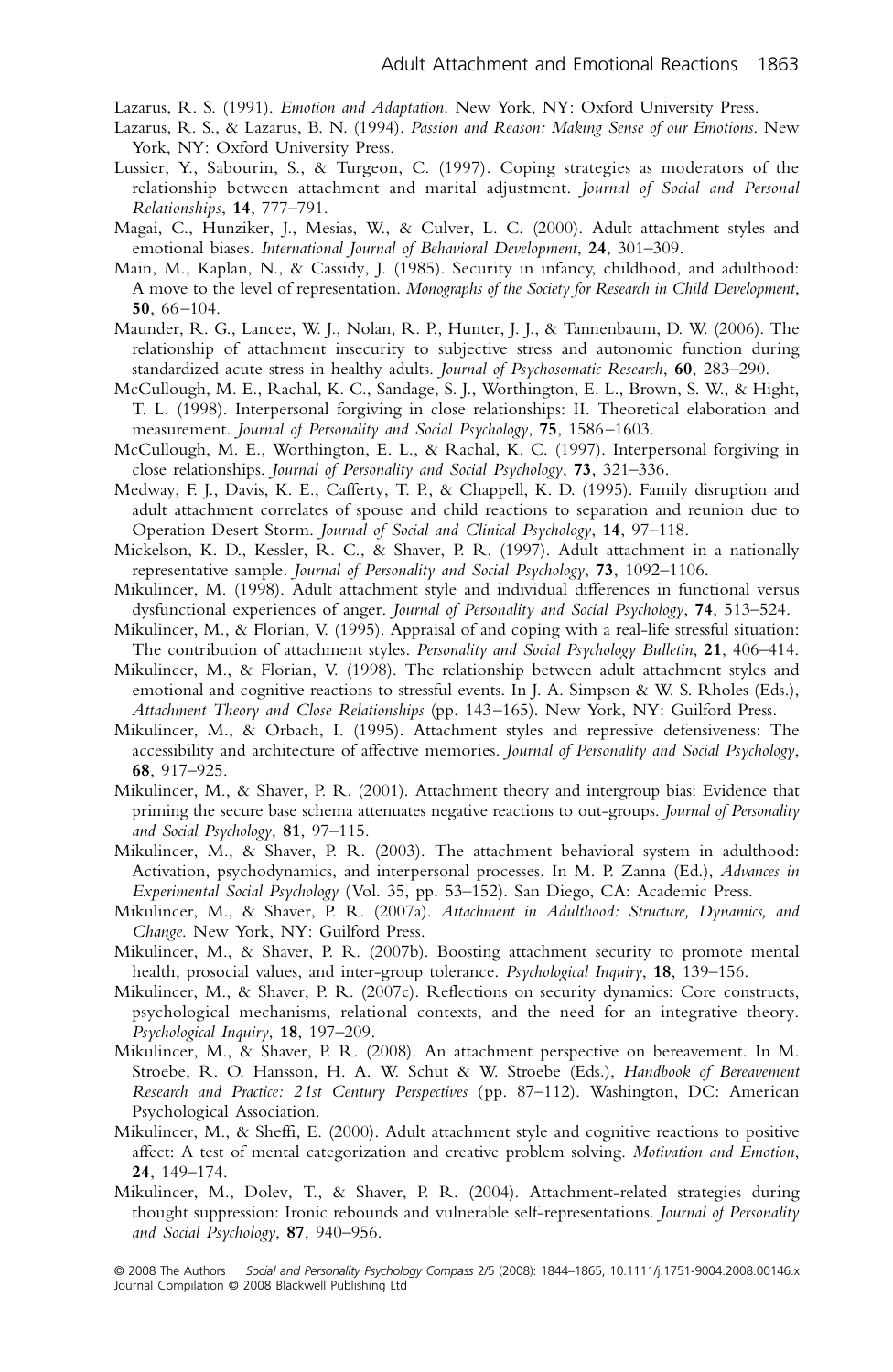- Mikulincer, M., Florian, V., & Hirschberger, G. (2002, January). *The Dynamic Interplay of Global, Relationship-Specific, and Contextual Representations of Attachment Security*. Savannah, GA: Paper presented at the Annual Meetings of the Society for Personality and Social Psychology Conference.
- Mikulincer, M., Florian, V., & Weller, A. (1993). Attachment styles, coping strategies, and posttraumatic psychological distress: The impact of the Gulf War in Israel. *Journal of Personality and Social Psychology*, **64**, 817–826.
- Mikulincer, M., Shaver, P. R., & Slav, K. (2006). Attachment, mental representations of others, and gratitude and forgiveness in romantic relationships. In M. Mikulincer & G. S. Goodman (Eds.), *Dynamics of Romantic Love: Attachment, Caregiving, and Sex* (pp. 190–215). New York, NY: Guilford Press.
- Mikulincer, M., Shaver, P. R., Gillath, O., & Nitzberg, R. A. (2005). Attachment, caregiving, and altruism: Boosting attachment security increases compassion and helping. *Journal of Personality and Social Psychology*, **89**, 817–839.
- Moller, N. P., Fouladi, R. T., McCarthy, C. J., & Hatch, K. D. (2003). Relationship of attachment and social support to college students' adjustment following a relationship breakup. *Journal of Counseling and Development*, **81**, 354–369.
- Moskowitz, J. T., Folkman, S., & Acree, M. (2003). Do positive psychological states shed light on recovery from bereavement? Findings from a 3-year longitudinal study. *Death Studies*, **27**, 471–500.
- Ong, A. D., Bergeman, C. S., & Bisconit, T. L. (2004). The role of daily positive emotions during conjugal bereavement. *Journals of Gerontology: Series B: Psychological Sciences and Social Psychology*, **59B**, 168–176.
- Parkes, C. M. (2001). A historical overview of the scientific study of bereavement. In M. S. Stroebe, W. Stroebe, R. O. Hansson & H. Schut (Eds.), *Handbook of Bereavement Research: Consequences, Coping, and Care* (pp. 25–45). Washington, DC: American Psychological Association.
- Parkes, C. M. (2003). *Attachment Patterns in Childhood: Relationships, Coping, and Psychological State in Adults Seeking Psychiatric Help after Bereavement*. London, UK: Unpublished manuscript.
- Pereg, D., & Mikulincer, M. (2004). Attachment style and the regulation of negative affect: Exploring individual differences in mood congruency effects on memory and judgment. *Personality and Social Psychology Bulletin*, **30**, 67–80.
- Pietromonaco, P. R., & Barrett, L. (1997). Working models of attachment and daily social interactions. *Journal of Personality and Social Psychology*, **73**, 1409–1423.
- Rom, E., & Mikulincer, M. (2003). Attachment theory and group processes: The association between attachment style and group-related representations, goals, memory, and functioning. *Journal of Personality and Social Psychology*, **84**, 1220–1235.
- Sbarra, D. A. (2006). Predicting the onset of emotional recovery following nonmarital relationship dissolution: Survival analyses of sadness and anger. *Personality and Social Psychology Bulletin*, **32**, 298–312.
- Sbarra, D. A., & Emery, R. E. (2005). The emotional sequelae of nonmarital relationship dissolution: Analysis of change and intraindividual variability over time. *Personal Relationships*, **12**, 213–232.
- Schmidt, S., Nachtigall, C., Wuethrich-Martone, O., & Strauss, B. (2002). Attachment and coping with chronic disease. *Journal of Psychosomatic Research*, **53**, 763–773.
- Schwarz, N., & Bohner, G. (1996). Feelings and their motivational implications: Moods and the action sequence. In P. M. Gollwitzer & J. A. Bargh (Eds.), *The Psychology of Action: Linking Cognitions and Motivation to Behavior* (pp. 119–145). New York, NY: Guilford Press.
- Searle, B., & Meara, N. M. (1999). Affective dimensions of attachment styles: Exploring selfreported attachment style, gender, and emotional experience among college students. *Journal of Counseling Psychology*, **46**, 147–158.
- Shapiro, D. L., & Levendosky, A. A. (1999). Adolescent survivors of childhood sexual abuse: The mediating role of attachment style and coping in psychological and interpersonal functioning. *Child Abuse and Neglect*, **23**, 1175–1191.
- Shaver, P. R., & Clark, C. L. (1994). The psychodynamics of adult romantic attachment. In J. M. Masling & R. F. Bornstein (Eds.), *Empirical Perspectives on Object Relations Theory*